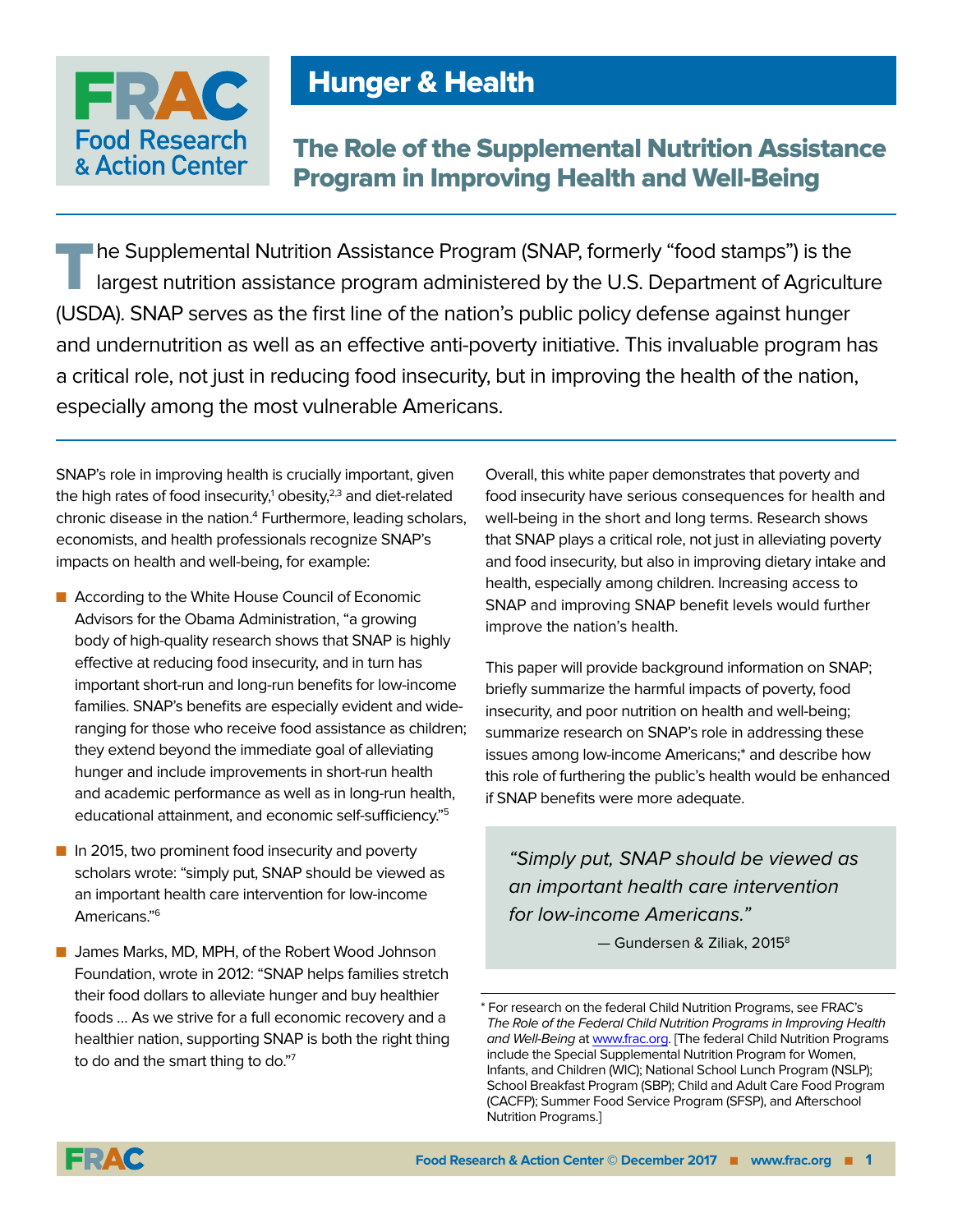

# Background of SNAP

In July 2017, more than 41.2 million Americans participated in SNAP.<sup>9</sup> This is a monthly number, and USDA estimates that 1.3 to 1.4 times as many people receive SNAP at some point during the year as do during an average month. This suggests that in fiscal year 2017, at least 54 million Americans will have received SNAP benefits for at least one month.<sup>10,11</sup> (Many stays on SNAP are of short duration — half of SNAP participants entering the program are enrolled 12 months or less.12) Over longer periods of time, even higher proportions of Americans participate: researchers estimate that half of all American children will receive SNAP at some point during childhood,<sup>13</sup> and half of all adults will do so at some point between the ages of 20 and 65.<sup>14</sup>

Thus, the program has a very broad reach. On the other hand, at any given time, approximately 1 in 6 people

eligible for SNAP does not participate in the program. $15$ This problem is even more pronounced among eligible

older Americans,<sup>16</sup> who are far less likely to participate in the program than most other demographic groups for a variety of reasons, including barriers related to mobility, technology, and stigma, and to widespread mistaken beliefs about how the program works, who can qualify, and benefit levels. $17$ 

Among those participating in the program, nearly twothirds are children, elderly persons, or individuals with disabilities.<sup>18</sup> In fact, 84 percent of all SNAP benefits go to households with children, elderly persons, or nonelderly persons with disabilities.<sup>19</sup> SNAP recipients are diverse with regards to race-ethnicity, many have earned income, and the vast majority of SNAP households do not receive cash welfare benefits.20

The monthly benefits provided by SNAP enhance the food purchasing power of eligible low-income families. The benefits can be used only for food and are delivered through Electronic Benefit Transfer (EBT) cards, which are used like debit cards at authorized food retailers. USDA reports that more than 87 percent of SNAP benefits are redeemed at super stores, supermarkets, and small, medium, and large grocery stores.<sup>21</sup>

SNAP benefit allotments are calculated based on household income and size.<sup>22</sup> The maximum allotment in fiscal year 2018 is \$192 a month for a single person, and \$640 a month for a family of four.<sup>23</sup> Families with countable income from earnings, Social Security, or other sources receive less than the maximum.About 39 percent of SNAP households receive the maximum allotment.<sup>24</sup> The other nearly 3 out of 5 participating households receive less than the maximum, and are expected to spend some of their other income on food to make up the difference. In fiscal year 2016, the average monthly benefit per household was \$254.<sup>25</sup>

SNAP serves as the first line of the nation's public policy defense against hunger and undernutrition as well as an effective anti-poverty initiative. This invaluable program has a critical role, not just in reducing food insecurity, but in improving the health of the nation, especially among the most vulnerable Americans.

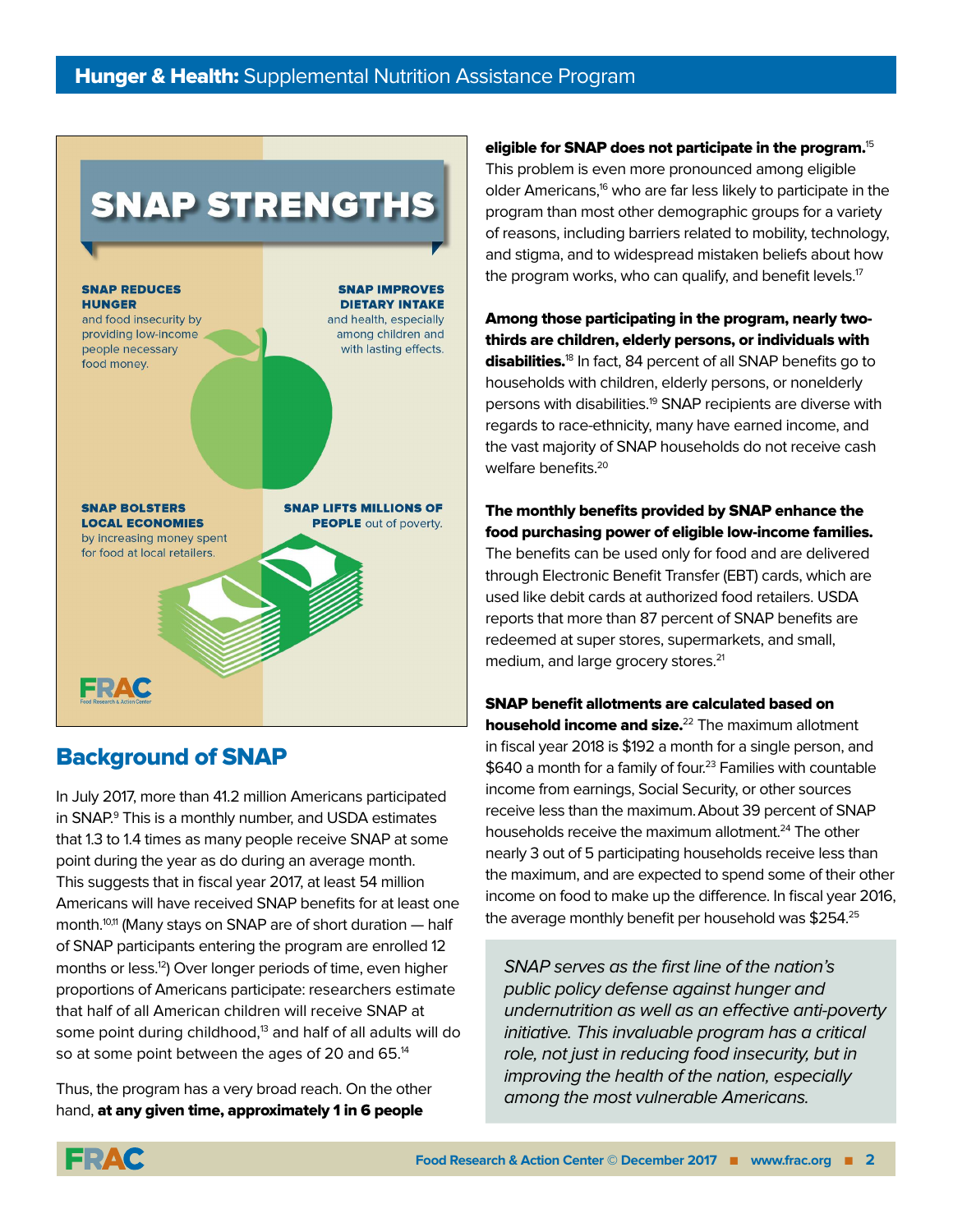# How Poverty, Food Insecurity, and Poor Nutrition Impact Health and Well-Being

Poverty, food insecurity, and poor nutrition have serious consequences for the health and well-being of children and adults, as summarized in this section.†

## Health Consequences of Poverty

In 2016, about 40.6 million Americans (12.7 percent of the population) lived in poverty.<sup>26</sup> This included nearly 13.2 million children, or 18 percent of all children.<sup>27</sup>  $\blacktriangle$ considerable amount of research demonstrates that people living in or near poverty have disproportionately worse health outcomes and less access to health care than those who do not.<sup>28,29,30,31</sup>

During childhood, low-income children are more likely to experience food insecurity, $32,33$  obesity, $34,35$  tobacco exposure,<sup>36,37</sup> lead exposure,<sup>38</sup> poor growth (e.g., low birth weight, short stature), $39$  asthma, $40$  developmental risk, $41$ poor academic outcomes,<sup>42,43</sup> behavioral and emotional problems,<sup>44</sup> and unintentional injury.<sup>45</sup> Childhood poverty and socioeconomic inequalities have health implications that carry through into adulthood as well.<sup>46,47,48</sup> Furthermore, adults living in poverty are at greater risk for a number of health issues, such as diabetes,<sup>49</sup> heart disease and stroke,<sup>50,51</sup> obesity (primarily among women),<sup>52</sup> depression,<sup>53</sup> disability,<sup>54</sup> poor oral health,<sup>55</sup> and premature mortality.<sup>56</sup> The high levels of stress facing low-income families, including children, also can contribute to, or worsen, existing health problems.<sup>57,58</sup>

## Health Consequences of Food Insecurity

In 2016, approximately 28.3 million adults (11.5 percent of all adults) and 12.9 million children (17.5 percent of all children) lived in food-insecure households.<sup>59</sup> Food insecurity — even marginal food security (a less severe level of food insecurity) — is associated with some of the most common and costly health problems and

behaviors among adults, including fair or poor self-rated health status,<sup>60</sup> diabetes,<sup>61,62</sup> obesity (primarily among women),<sup>63,64,65</sup> hypertension,<sup>66</sup> pregnancy complications (e.g., gestational diabetes, iron deficiency),<sup>67,68</sup> and depression (including maternal depression).69,70 Among older adults, food insecurity has been linked with poor or fair health status, $71$  diabetes, $72$  depression, $73$  congestive heart failure, $74$ hypertension, $75$  obesity (primarily among women), $76$  lower cognitive function, $77$  and lower intakes of calories and key nutrients (e.g., protein, iron, calcium, vitamins A and C).<sup>78</sup>



The consequences of food insecurity — and, again, even marginal food security $79,80$  – are especially detrimental to the health, development, and well-being of children.<sup>81,82,83,84</sup> Research shows a link for children between food insecurity

and lower health status, 85,86 low birth weight, 87,88 birth defects,<sup>89</sup> iron deficiency anemia,<sup>90,91</sup> more frequent colds and stomachaches,<sup>92</sup> asthma,<sup>93</sup> developmental risk,<sup>94</sup> mental health problems (e.g., depression, anxiety, suicidal ideation),<sup>95,96,97</sup> and poor educational performance and academic outcomes<sup>98,99,100,101</sup> — all of which have health and economic consequences in the short and long terms.

Because of limited financial resources, households that are food insecure also may use coping strategies to stretch budgets that are harmful for health, such as engaging in cost-related medication underuse or nonadherence,<sup>102,103,104</sup> postponing or forgoing preventive or needed medical care,<sup>105,106</sup> forgoing the foods needed for special medical diets (e.g., diabetic diets),<sup>107</sup> or diluting or rationing infant formula.<sup>108</sup> Food insecurity and coping strategies such as these can exacerbate existing disease and compromise health.

Food insecurity — even marginal food security (a less severe level of food insecurity) — is associated with some of the most common and costly health problems and behaviors among adults.



<sup>&</sup>lt;sup>+</sup> For a comprehensive review of this topic, see FRAC's The Impact of Poverty, Food Insecurity, and Poor Nutrition on Health and Well-Being at [www.frac.org.](http://www.frac.org) A companion paper, The Role of the Federal Child Nutrition Programs in Improving Health and Well-Being, has a comparable section on consequences, but with a focus on children.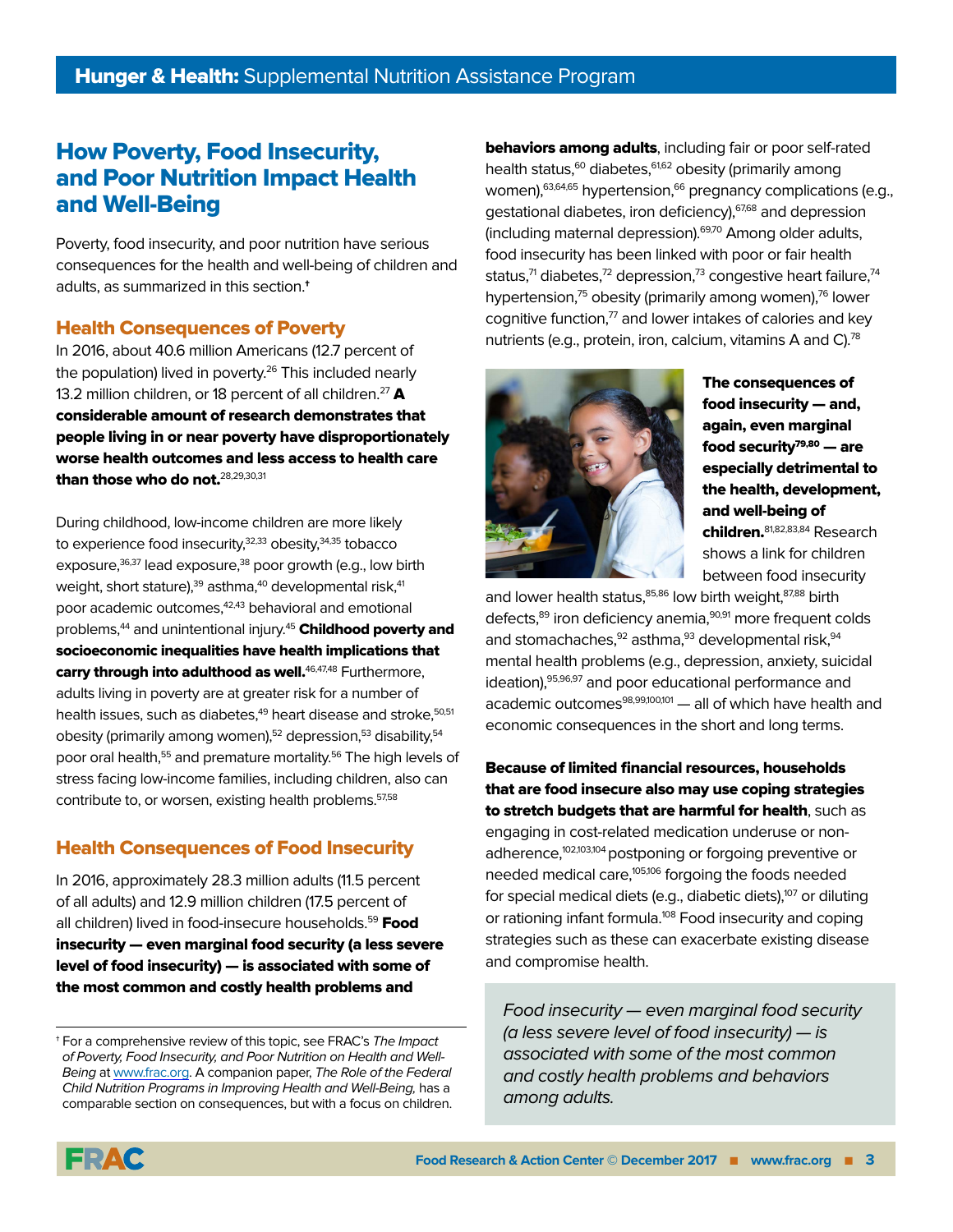Not surprisingly, research shows that household food insecurity is a strong predictor of higher health care utilization and increased health care costs.<sup>109,110</sup> The direct and indirect health-related costs of hunger and food insecurity in the U.S. have been estimated to be \$160 billion for  $2014$  alone  $111$ 

The direct and indirect health-related costs of hunger and food insecurity in the U.S. have been estimated to be \$160 billion for 2014 alone.

## Health Consequences of Poor Nutrition

Americans from all income groups fall short of meeting federal dietary guidance — consuming diets too low in fruits, vegetables, whole grains, and low-fat dairy, and consuming diets too high in added sugars, sodium, and solid fats.<sup>112,113,114</sup> In general, poor dietary intake (e.g., excess saturated or trans fat intake, a diet low in fruits and vegetables) has been linked to a number of diseases and chronic conditions, including obesity, cardiovascular disease, Type 2 diabetes, some types of cancer, and osteoporosis.115,116 In addition, inadequate dietary intake during pregnancy and early childhood — which may be a consequence of food insecurity — can increase the risk for birth defects, anemia, low birth weight, preterm birth, and developmental risk.<sup>117,118,119,120</sup>

### Food-insecure and low-income people can be especially vulnerable to poor nutrition and obesity, due to additional risk factors associated with inadequate household resources as well as under-resourced communities.

This might include lack of access to healthy and affordable foods; cycles of food deprivation and overeating; high levels of stress, anxiety, and depression; fewer opportunities for physical activity; greater exposure to marketing of obesitypromoting products; and limited access to health care.<sup>121</sup> In addition to these unique challenges, those who are food insecure or low income are subject to the same and often challenging cultural changes (e.g., more sedentary lifestyles, increased portion sizes) as other Americans in trying to adopt and maintain healthful behaviors.<sup>122</sup>

# SNAP Improves the Health and Well-Being of Low-Income Americans

Research shows that SNAP plays a critical role in alleviating poverty and food insecurity and in improving dietary intake, weight outcomes, and health, especially among the nation's most vulnerable children. The following selection of studies demonstrates these points.

## SNAP Reduces Poverty and Deep Poverty

- $\blacksquare$  Nationally, 3.6 million people including 1.5 million children — were lifted above the poverty line in 2016 under the alternative poverty computation that counts SNAP benefits as income, based on Census Bureau data on poverty and income in the U.S.<sup>123</sup> However, these estimates understate SNAP's anti-poverty effects due to the underreporting of program participation in Census surveys.
- $\blacksquare$  Making this adjustment for underreporting, SNAP lowers the poverty rate by 14 to 16 percent, according to analyses using national data in SNAP Matters: How Food Stamps Affect Health and Well-Being.<sup>124</sup> In addition, the anti-poverty effects are particularly strong when poverty rates rise during recessionary periods. Based on these and other findings contained in the book, the authors "conclude that SNAP is our nation's most effective anti-poverty program for the nonelderly when adjusted for underreporting, one that is especially good at reducing extreme poverty — by over 50 percent — and also especially effective for poor families with children." (Households are defined as living in extreme poverty when their cash income does not exceed \$2 per person per day.)
- $\blacksquare$  The average annual decline in the depth of child poverty when adding SNAP benefits to income was 15.5 percent, according to Current Population Survey data from 2000 to 2009.<sup>125</sup> The effect was strongest in 2009, when the temporary increase in SNAP benefit levels from the American Recovery and Reinvestment Act (ARRA) began. In that year, SNAP benefits reduced the depth of child poverty by 20.9 percent.

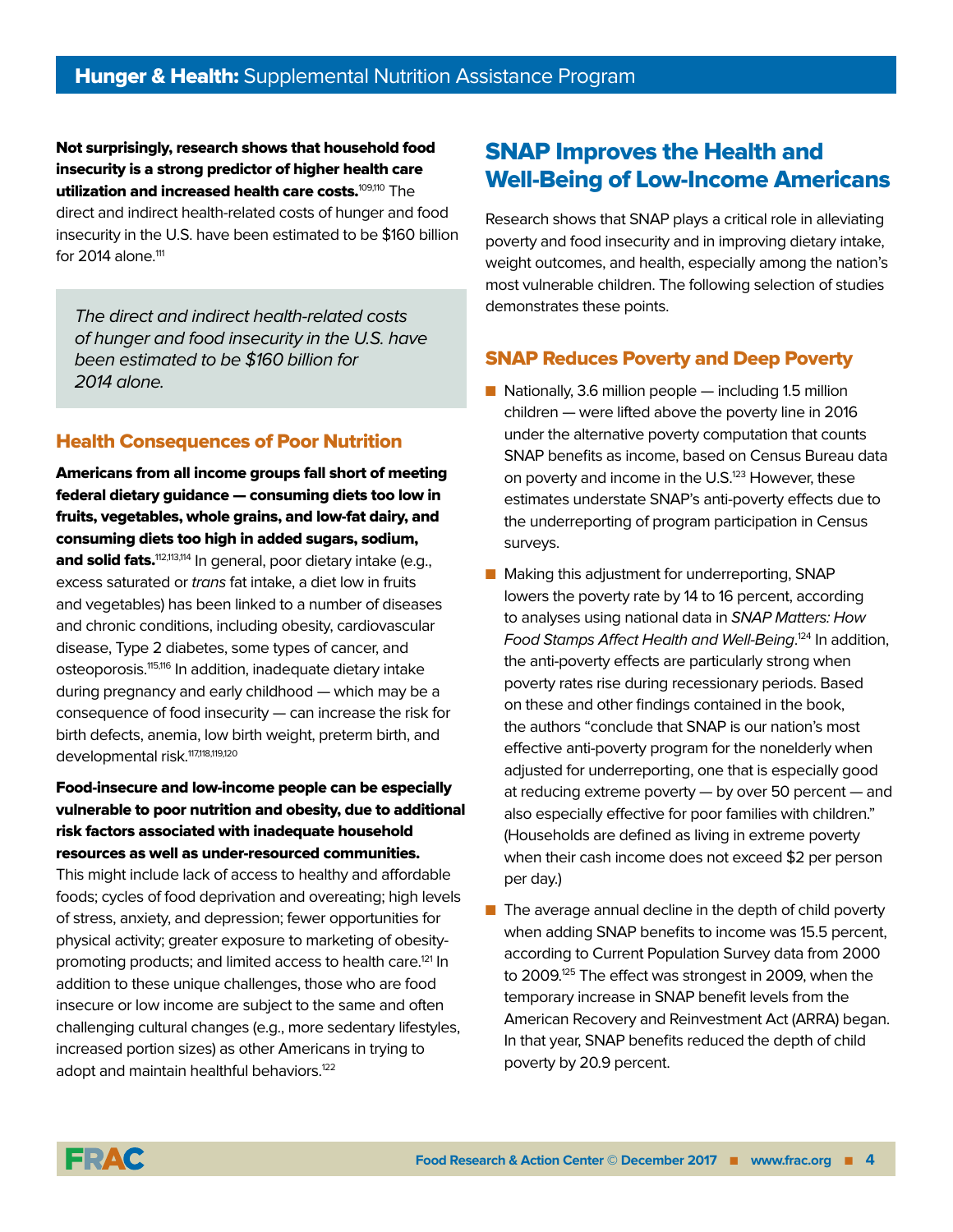## SNAP Supports Economic Stability and Academic Outcomes



- $\blacksquare$  Access to SNAP in utero and in early childhood increased women's economic self-sufficiency in terms of increased educational attainment, earnings, and income, and reduced poverty and public assistance program participation in adulthood, according to a study of people who grew up in disadvantaged families and were born between 1956 and 1981.126
- $\blacksquare$  Families receiving housing subsidies, SNAP, and WIC (Special Supplemental Nutrition Program for Women, Infants, and Children) benefits were 72 percent more likely to be housing secure (i.e., defined as living without overcrowding or frequent moves within the last year), compared to those families receiving housing subsidies alone, based on a study of low-income caregivers of children younger than 3 years old.<sup>127</sup>
- $\blacksquare$  Based on a national sample of low-income children, SNAP significantly moderated the association between difficulty affording basic needs and repeating a grade, indicating that "SNAP may contribute to the educational advancement of children living in poverty, which could have lifelong positive effects for them, their families, and society as a whole."<sup>128</sup>
- Starting (versus stopping) Food Stamp Program participation at some point during the kindergarten through third grade years was associated with significant improvements in math and reading scores, particularly for female students, based on national survey data.<sup>129</sup> (At the time of data collection, SNAP was known as the Food Stamp Program.)

 $\blacksquare$  Other research has shown SNAP's value by exploring the effects of its absence: the end-of-the-month effects, i.e., the adverse impact on student performance and behavior when SNAP benefits, inadequate to last the whole month, are running low or depleted for households. Based on preliminary studies set in North Carolina and South Carolina, the exhaustion of SNAP benefits at the end of the month or benefit cycle may contribute to lower math and reading achievement test scores among third to eighth grade students.<sup>130,131</sup> Similarly, in a study of Chicago Public Schools' fifth to eighth graders, disciplinary infractions increased at the end of the SNAP benefit cycle for students in SNAP and non-SNAP households. However, the increase was larger for students from SNAP households.132

## SNAP Reduces Food Insecurity

#### **Households**

- $\blacksquare$  The significant, temporary increase in monthly SNAP benefits from ARRA helped reduce food insecurity by 2.2 percentage points and reduce very low food security by 2.0 percentage points among low-income households between December 2008 (pre-ARRA) and December 2009 (about eight months post-ARRA).<sup>133</sup>
- $\blacksquare$  Participation in SNAP for six months reduced the percentage of SNAP households that were food insecure by 6–17 percent, and reduced the percentage that were very low food secure by 12–19 percent, based on various estimates using a national sample of SNAP households.<sup>134</sup>
- $\blacksquare$  In another study, SNAP participation reduced the likelihood of being food insecure and very low food secure by 31 and 20 percent, respectively, based on a national sample of low-income households.<sup>135</sup>

### Children

- $\blacksquare$  Children in households that had participated in SNAP for six months were approximately one-third less likely to be food insecure than children in households recently approved for SNAP but not yet receiving it, based on a national sample of SNAP households with children.<sup>136</sup>
- $\blacksquare$  Among low-income households experiencing food insecurity among children, the odds of being food secure

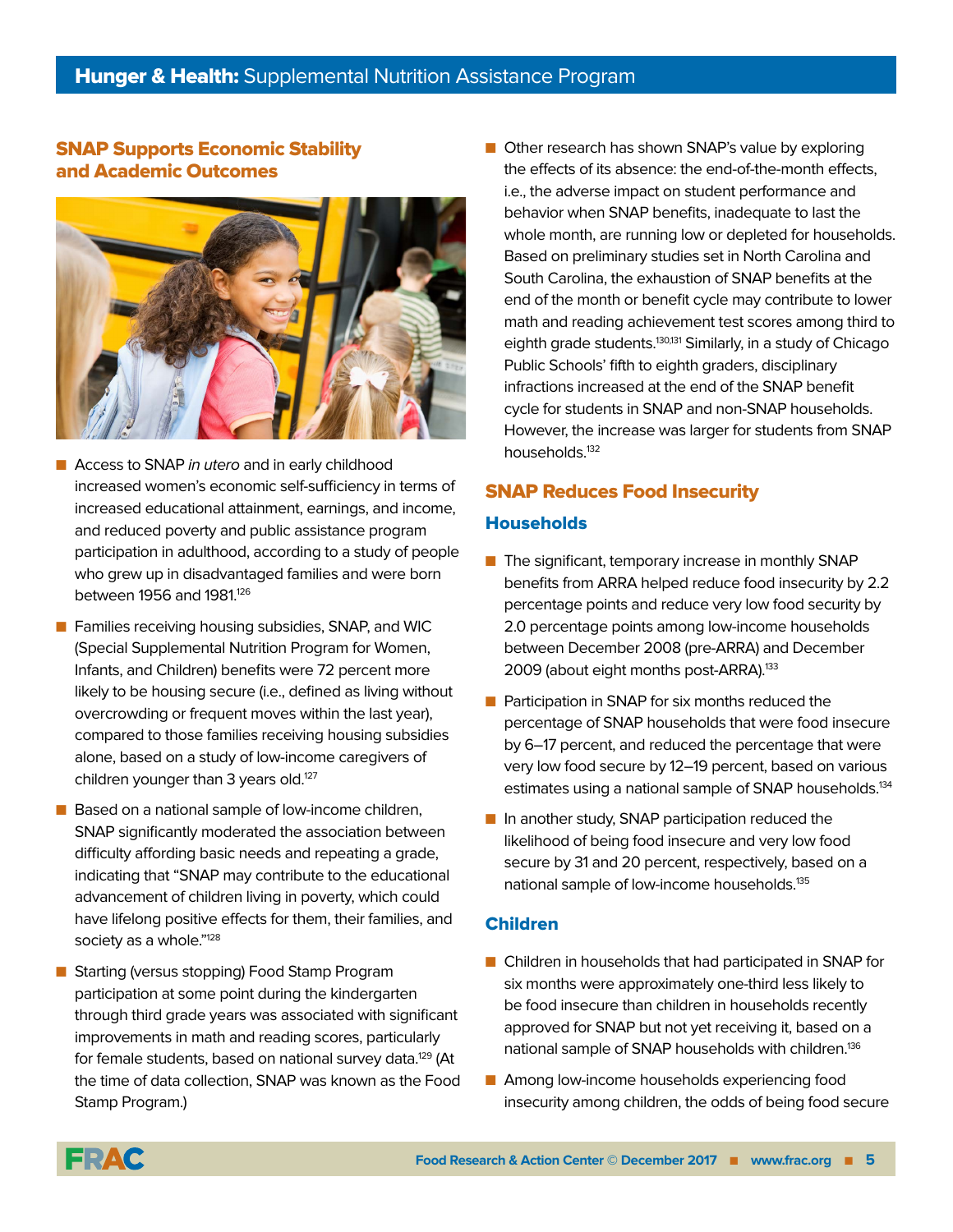two years later were almost four times higher for SNAP participants compared to non-participants, according to a study that used national, longitudinal data.<sup>137</sup>

- $\blacksquare$  While food insecurity is dynamic and changes as families with children enter, participate in, and leave SNAP, a national study of more than 10,000 families found that participation in SNAP reduced the probability of child food insecurity.<sup>138</sup>
- $\blacksquare$  Among low-income families with children in the Three Cities Study (Boston, Chicago, and San Antonio), SNAP receipt reduced the probability of very low food security for households and for children.<sup>139</sup>
- $\blacksquare$  According to one estimate using national data, SNAP reduces childhood food insecurity by at least 8.1 percentage points "and perhaps much more."140

# SNAP Protects Against Obesity **Adults**

- $\blacksquare$  In a national study of low-income adults, SNAP participants with marginal, low, or very low food security had lower Body Mass Index (BMI).<sup>141</sup> In addition, the probability of obesity was lower among SNAP participants experiencing marginal food security. The authors concluded that SNAP participation appears to buffer against obesity among those who are food insecure.
- $\blacksquare$  In a study controlling for food security status, adult SNAP participants in Massachusetts, who live in households



participating in the program for at least six months, had a lower BMI compared to those participating less than six months, suggesting that long-term participation is associated with lower BMI.142

 $\blacksquare$  A study set in eight New York City-area primary care practices found that food insecurity was significantly associated with increased BMI only among those women who were not receiving food assistance (SNAP or WIC), suggesting that food assistance program participation plays a protective role against obesity among foodinsecure women.<sup>143</sup>

## Children

- $\blacksquare$  Based on a study of low-income families from a national sample, food-insecure girls participating in SNAP, school lunch, or school breakfast (or all three programs combined) had a lower risk of overweight compared to food-insecure girls from non-participating households.144
- $\blacksquare$  According to Children's HealthWatch data on more than 5,000 families in Minneapolis, young children in foodinsecure households that received SNAP benefits were less likely to be overweight, compared to children in food-insecure households that were not receiving SNAP benefits.145
- $\blacksquare$  SNAP participation reduced the probability of being overweight or obese for boys and young girls in a national sample of children and adolescents.<sup>146</sup>
- $\blacksquare$  SNAP reduces the rate of childhood obesity by 5.3 percentage points, according to an estimate using national data.<sup>147</sup>
- $\blacksquare$  Increasing participation in the federal nutrition programs — including SNAP — was recommended in two Institute of Medicine (IOM) reports that focused on child obesity prevention.148,149

#### SNAP Improves Dietary Intake

 $\blacksquare$  In a national sample of low-income adults, SNAP participation was associated with better dietary quality among those who were food insecure.<sup>150</sup> More specifically, SNAP participants with marginal, low, and very low food security had better overall dietary quality, compared to similar low-income non-participants.

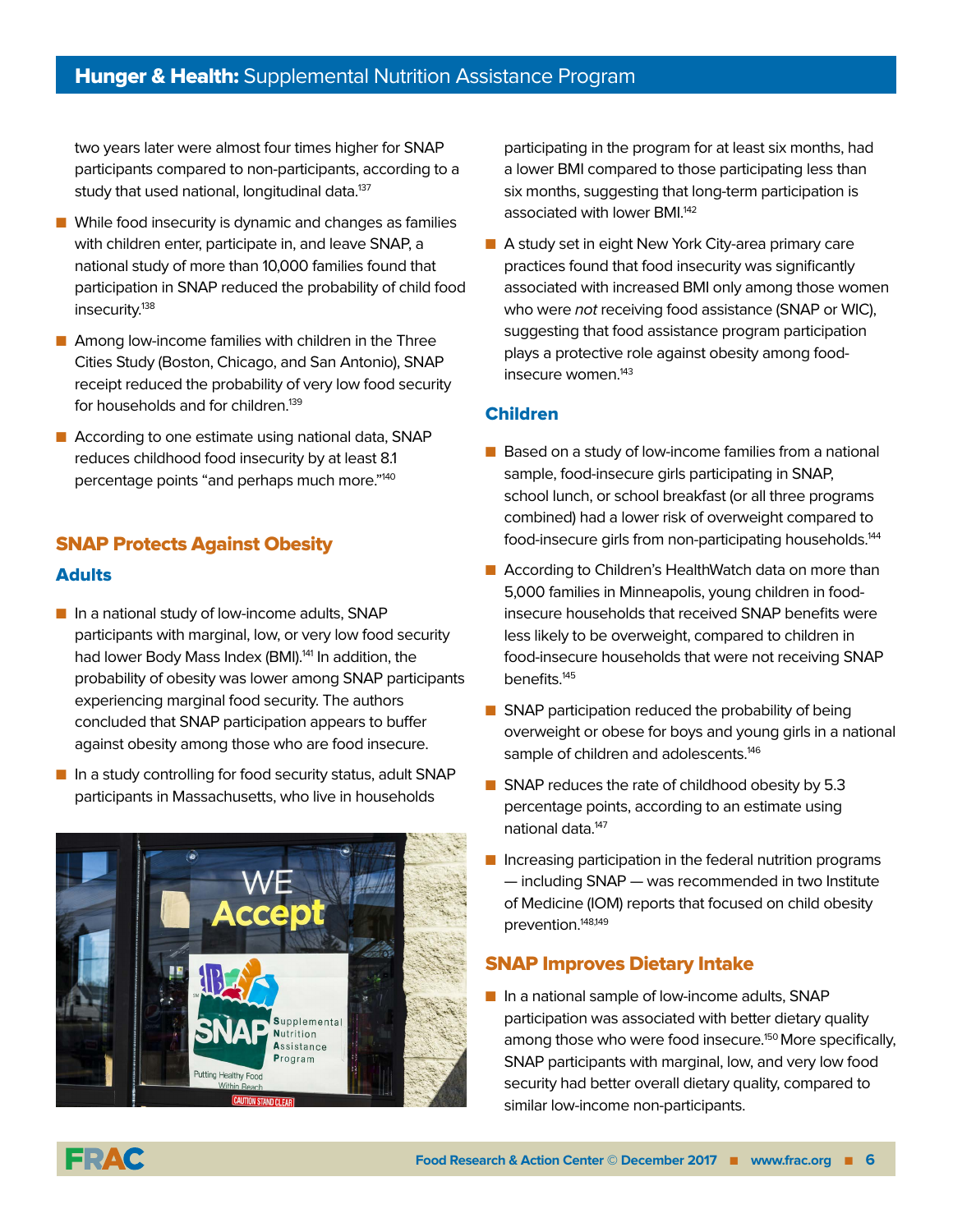## **Hunger & Health:** Supplemental Nutrition Assistance Program

- $\blacksquare$  Based on national food consumption data, each additional SNAP dollar increased a household's score for overall dietary quality (as measured by USDA's Healthy Eating Index).<sup>151</sup>
- $\blacksquare$  Household participation in SNAP increased preschool children's intake of iron, zinc, niacin, thiamin, and vitamin A, according to a national sample of children.<sup>152</sup>
- Young children enrolled in SNAP, WIC, or both had lower rates of anemia and nutritional deficiency than lowincome non-participants, based on a study of more than 350,000 children in Illinois.153
- $\blacksquare$  SNAP-Education (SNAP-Ed) has positive impacts on the dietary intake of low-income households as well. For example, in a study of mothers in SNAP households, mothers living in census tracts with high SNAP-Ed reach ate more cups of fruits and vegetables, consumed fewer calories from high-fat foods, and drank fewer cups of sugar-sweetened beverages, when compared to mothers living in census tracts with no or low SNAP-Ed reach.<sup>154</sup> (SNAP-Ed, a partnership between USDA and states, promotes healthy food and lifestyle choices among SNAP participants and eligible non-participants, using evidencebased strategies.)

## SNAP Improves Health Outcomes

#### Adults

- $\blacksquare$  SNAP participation was associated with lower health care spending among low-income adults in a national survey.<sup>155</sup> According to one estimate, annual healthcare expenditures averaged \$1,409 lower in the case of SNAP participants versus non-participants, and even larger differences occurred among SNAP participants with hypertension or coronary heart disease.<sup>156,157</sup>
- $\blacksquare$  Hospital admissions for hypoglycemia (i.e., low blood sugar) are higher at the end of the month for low-income individuals with diabetes than high-income individuals with diabetes.<sup>158</sup> This suggests that low-income patients are more likely to have hypoglycemia when food and other benefits (e.g., SNAP) are most likely to be depleted, typically at the end of the month.
- $\blacksquare$  SNAP participation was associated with reduced hospitalization and, among those who were hospitalized,



less costly hospital stays, in a study of Maryland older adults dually enrolled in Medicare and Medicaid. According to the study team's estimates, "expanding SNAP access to nonparticipating dual eligible older adults in Maryland could have resulted in inpatient hospital cost savings of \$19 million in 2012."<sup>159</sup> In addition, a companion study found an association between SNAP participation and reduced nursing home admissions and admission costs, with estimated cost savings of \$34 million in 2012 if SNAP had been provided to eligible nonparticipants.<sup>160</sup>

- $\blacksquare$  National data found that SNAP improves adult health in terms of increasing the probability of reporting excellent or good health as well as having fewer sick days, officebased doctor's visits, and outpatient visits.<sup>161</sup>
- $\blacksquare$  Access to SNAP in utero and in early childhood reduced the incidence of metabolic syndrome (obesity, hypertension, diabetes, heart disease, heart attack), reduced the risk of stunting, and, for women, increased reports of being in good health in adulthood, based on a study of people who grew up in disadvantaged families and were born between 1956 and 1981.<sup>162</sup>
- $\blacksquare$  A study of SNAP-eligible households examined the impact of program participation on adult health and

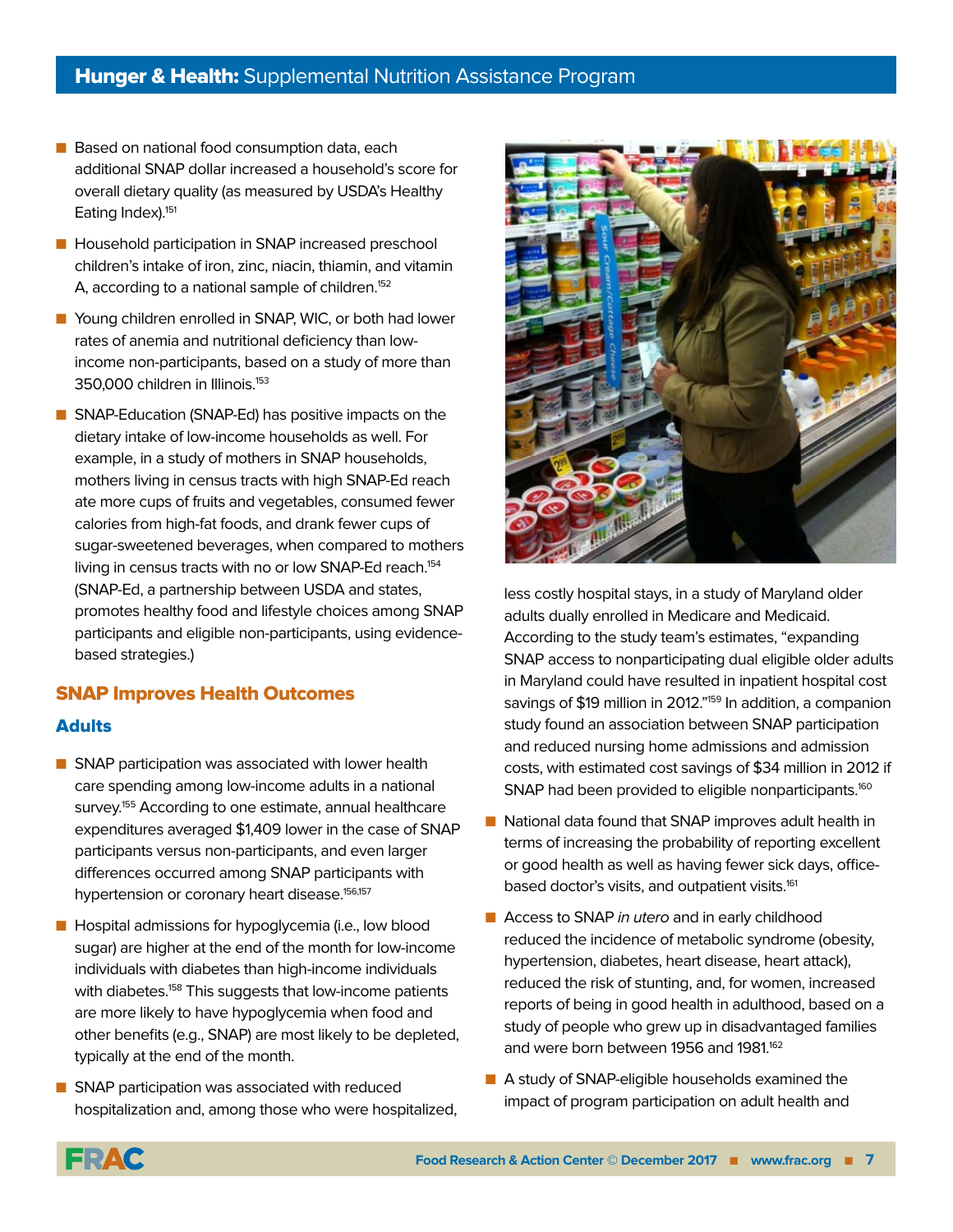## **Hunger & Health:** Supplemental Nutrition Assistance Program

health care utilization when accounting for state policy variation.163 SNAP participation was associated with an increased probability of being in excellent or very good health. In addition, participation was associated with a decreased probability of reporting a stomach problem in the past two weeks, and needing, but not being able to afford, dental care and eyeglasses.

- $\blacksquare$  Among a sample of low-income, urban medical center patients with Type 2 diabetes, SNAP receipt was associated with a lower risk of poor glucose control among those who were food insecure. According to the authors of this study, "recent cuts to SNAP benefits may have unintended consequences, such as worse chronic disease control among low-income patients with diabetes."164
- $\blacksquare$  A 2016 study found that states with higher ratios of social spending-to-health spending had significantly better state-level health outcomes (e.g., adult obesity, asthma, mentally unhealthy days, lung cancer mortality) compared to states with lower ratios.<sup>165</sup> Social spending included spending for SNAP and WIC. The authors concluded that, "our study suggests that broadening the debate beyond what should be spent on health care to include what should be invested in health — not only in health care but also in social services and public health — is warranted."

### Children

 $\blacksquare$  Maternal access to SNAP in pregnancy improves birth outcomes, including increasing birth weight, based on a study that examined the rollout of the program (then known as Food Stamps) in the 1960s and 1970s.166



■ According to Children's HealthWatch, SNAP-recipient children of immigrant mothers were more likely to be in good or excellent health and live in a food-secure household, and their families were less likely to need

to make health care trade-offs (e.g., paying for health care costs instead of paying for food or housing), when compared to income-eligible non-participants.<sup>167</sup>

- $\blacksquare$  SNAP reduces the rate of poor general health by at least 3.1 percentage points, and anemia by at least 1.6 percentage points, among children, based on estimates using national data.<sup>168</sup>
- $\blacksquare$  Compared to low-income non-participants, young children participating in SNAP, WIC, or both programs had lower rates of failure to thrive and lower risk of abuse and neglect, based on administrative data from more than 350,000 children in Illinois.169
- Young children in food-insecure households in Boston who received SNAP benefits were less likely to be at developmental risk and in fair or poor health, compared to children in food-insecure households who were not receiving SNAP benefits.170
- $\blacksquare$  Young, food-insecure children who participated in SNAP had fewer hospitalizations than comparable non-participants and were less likely to be in poor or fair health, based on responses from more than 17,000 caregivers in six urban centers.<sup>171</sup>
- $\blacksquare$  A recent study of SNAP-eligible households examined the impact of program participation on child health and health care utilization when accounting for state policy variation.172 SNAP participation was associated with an increased probability of being in excellent or very good health. In addition, participation was associated with a decreased probability of needing, but not being able to afford, dental care and eyeglasses.
- $\blacksquare$  A loss or reduction in SNAP benefits has detrimental health impacts on children and families. According to Children's HealthWatch research, young children in families whose SNAP benefits were recently lost or reduced due to an increase in income were more likely to be in fair or poor health and at risk for developmental delays, compared to young children in families who consistently received SNAP benefits.173 Families with SNAP benefit loss or reductions were more likely to forgo medical care for the child or other family members due to cost, or to make health care trade-offs.<sup>174,175</sup>

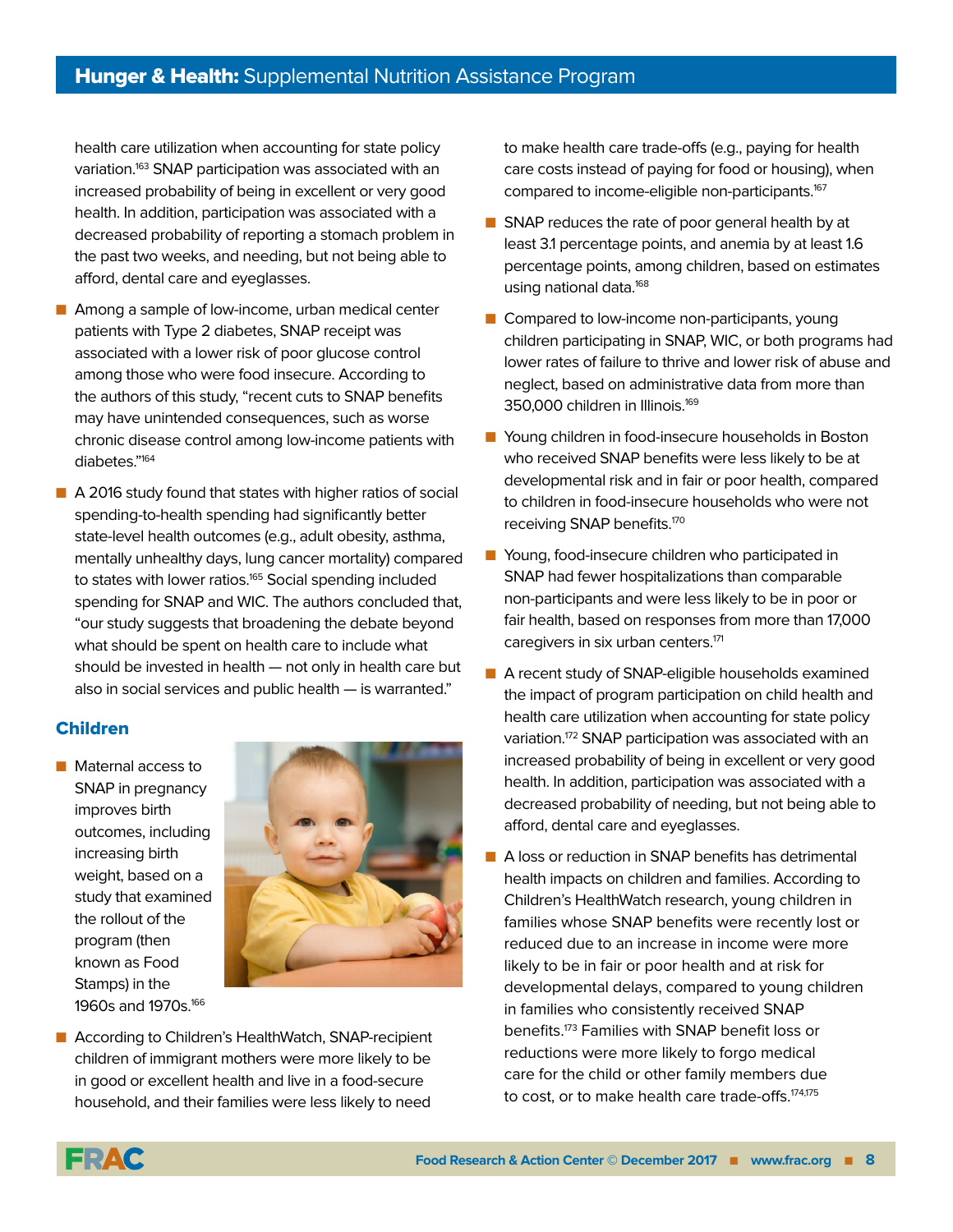#### SNAP Improves Mental Health Outcomes

- Children's HealthWatch data from Minneapolis and Boston found that mothers of young children in foodinsecure households receiving SNAP benefits were less likely to experience maternal depressive symptoms and less likely to be in fair or poor health, compared to mothers in food-insecure households that were not receiving SNAP benefits.176,177
- $\blacksquare$  Among mothers who became food insecure, losing SNAP benefits was associated with an increased probability of depression and gaining SNAP benefits was associated with a reduced probability of depression.<sup>178</sup> These findings are based on data from urban, unmarried mothers who participated in the Fragile Families and Child Wellbeing Study.
- $\blacksquare$  Participation in SNAP for six months was associated with a 38 percent reduction in psychological distress, according to a national study of SNAP households.<sup>179</sup>
- $\blacksquare$  In a national sample of low-income adults, low food security and very low food security were both associated with higher odds of depression among SNAP participants, but the odds were not as great as those for similarly situated non-participants. These findings suggest that SNAP may have a protective effect on mental health.<sup>180</sup>
- $\blacksquare$  Food-insecure seniors participating in SNAP were less likely to be depressed than non-participants, according to analyses from a large, nationally representative sample of adults over age 54.<sup>181</sup>

#### The Supplemental Nutrition Assistance Program (SNAP):

- $\blacksquare$  reduces poverty and deep poverty;
- $\blacksquare$  supports economic stability and academic outcomes;
- $\blacksquare$  reduces food insecurity;
- $\blacksquare$  protects against obesity;
- $\blacksquare$  improves dietary intake;
- $\blacksquare$  improves health outcomes; and
- $\blacksquare$  improves mental health outcomes.

## SNAP Benefit Loss or Reduction is Harmful to Health and Well-Being

- Young children in families whose SNAP benefits were recently lost or reduced due to an increase in income were more likely to be in fair or poor health and at risk for developmental delays.<sup>182</sup>
- Families with SNAP benefit loss or reductions were more likely to forgo medical care for a child or other family members due to cost, or to make health care trade-offs.<sup>183,184</sup>
- $\blacksquare$  Among mothers who became food insecure, losing SNAP benefits was associated with an increased probability of depression.<sup>185</sup>

# SNAP Improves Health; More Adequate SNAP Benefit Levels Will Further Improve Health and Well-Being

The evidence shows that SNAP reduces poverty and food insecurity, improves dietary quality, protects against obesity, and improves health,especially among children. However, inadequate benefits — the most important weakness of SNAP — severely limit the program's ability to do even more to improve the health of low-income Americans. Regular monthly benefits are just too low to purchase an adequate, healthy diet on a consistent basis. Benefits are inadequate, even though SNAP recipients use a variety of savvy shopping practices to stretch their limited food dollars, such as clipping coupons, using shopping lists, looking for deals by comparing store circulars, purchasing generic brands, buying in bulk quantities, and shopping at multiple stores.186,187,188

Researchers, advocates, food pantries, and SNAP participants have been saying for years that SNAP benefits are inadequate, and in 2013, after a thorough study, the prestigious Institute of Medicine (IOM) outlined the factors

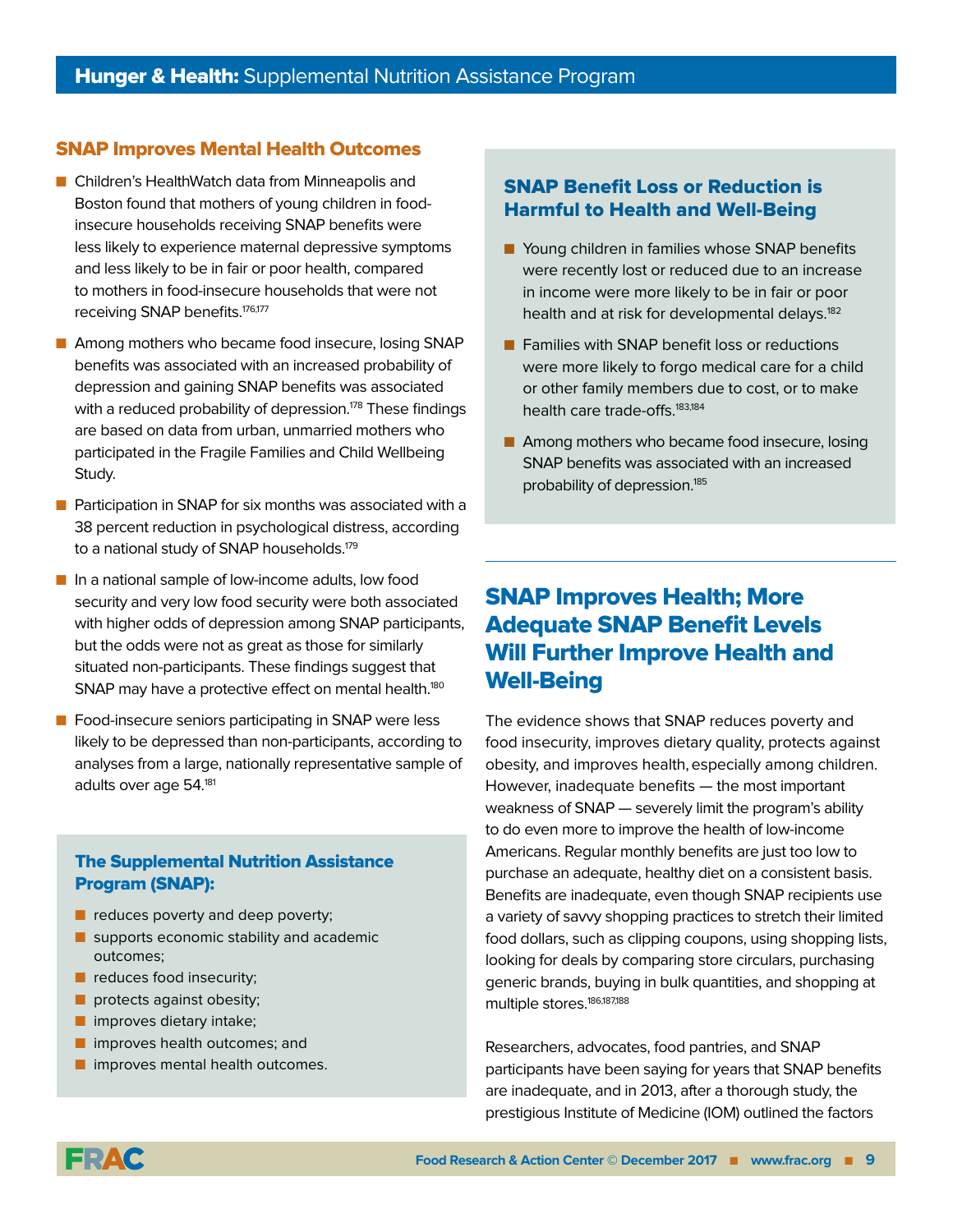that explain why the SNAP allotment is not enough to get most families through the month with a minimally adequate diet (e.g., the lag in SNAP benefits keeping up with inflation, the failure to fully account for shelter costs).<sup>189</sup> An analysis by FRAC one year earlier found that SNAP benefits are inadequate, in part, because they are based on USDA's impractical Thrifty Food Plan. The plan assumes impractical lists of foods; lacks the variety called for in the Dietary Guidelines for Americans; unrealistically assumes adequate facilities and time for food preparation; unrealistically assumes food availability, affordability, and adequate transportation; even accounting for these shortcomings, the Thrifty Food Plan costs more than the SNAP allotment in many parts of the country; and ignores special dietary needs.190

The nation ran a large natural experiment involving more adequate benefits several years ago, and it worked. Average benefits starting in April 2009 reflected a temporary boost in allotments pursuant to the American Recovery and Reinvestment Act (ARRA) of 2009 — initially by 13.6 percent for those receiving the maximum allotment. This increase was in recognition of the effective and quick stimulative effect of SNAP benefits on the economy as well as the recognition that hard-hit families needed additional assistance. Unfortunately, the temporary ARRA boost ended on November 1, 2013, and benefits were reduced for all SNAP participants. Research on the ARRA boost and benefit adequacy suggest that SNAP's favorable impacts on health are even greater the higher the level of SNAP benefits, as highlighted in the following selection of studies.

## More Adequate Benefits Improve Food and Economic Security

- $\blacksquare$  The temporary ARRA increase in SNAP benefit levels helped reduce food insecurity, and helped increase food expenditures by 5.4 percent among low-income households between December 2008 (pre-ARRA) and December 2009 (about eight months post-ARRA).<sup>191</sup>
- n After the ARRA boost took effect. SNAP households also exhausted benefits later in the month — meaning, they were able to save slightly more benefits for use at the end of the month.192
- $\blacksquare$  A USDA report examining the impact on food spending behavior as a result of the ARRA increase found that "SNAP benefits provided a larger boost to foodexpenditure share than an equal amount of cash … Lowest income households (here, those with incomes under \$15,000 per year), single-parent households, and households with an unemployed member increased the food share of total expenditures the most in response to increased benefit levels … [H]igher SNAP benefits can redirect households' spending behavior toward food at home."193
- $\blacksquare$  The temporary ARRA boost had positive spillover effects on non-food household needs, according to a study using a national sample of low-income households. More specifically, the increase in benefits had positive effects, not only on food expenditures, but also on housing, entertainment, and education expenditures.<sup>194</sup> The study "provides compelling evidence that during the economic crisis, the SNAP benefit boost not only shifted up food spending but also improved expenditures in other essential spending categories of low-income households."
- $\blacksquare$  One USDA researcher estimated that increasing the maximum SNAP benefit by 10 percent would reduce the number of SNAP households with very low food security by about 22 percent.<sup>195</sup>
- According to Children's HealthWatch, SNAP households with children would have an 8 percent increase in food purchasing power if SNAP benefits were based on the more-adequate Low Cost Food Plan (rather than the Thrifty Food Plan), resulting in 5.3 percent of foodinsecure families with children becoming food secure.<sup>196</sup>
- Children's HealthWatch examined the impact on food insecurity of the post-ARRA reduction by analyzing data from 12,335 households with young children that were participating in SNAP. Compared to SNAP households with young children during the SNAP benefit boost period, SNAP households with young children after the SNAP rollback were 23 percent more likely to be household food insecure and 17 percent more likely to be child food insecure.<sup>197</sup> This is consistent with other Children's HealthWatch research demonstrating that young children and their families were more likely to experience food insecurity when SNAP benefits were reduced or lost due to an increase in income.<sup>198,199</sup>

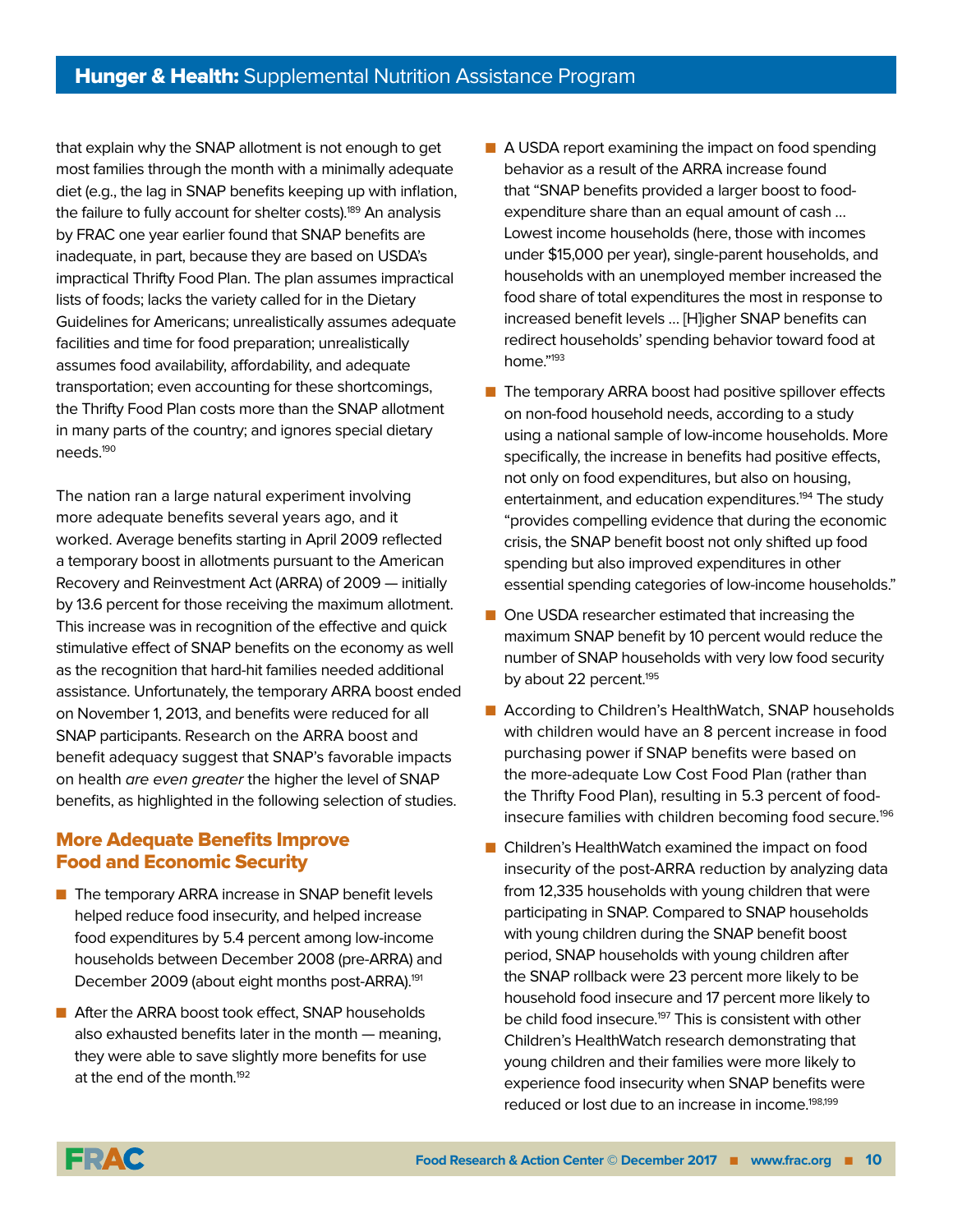■ A 2011 demonstration project providing \$60 per month in EBT-delivered benefits to purchase food for low-income children in summer months (not limited to SNAP-recipient children) found a 19 percent reduction in food insecurity and a 20 percent reduction in very low food security.<sup>200</sup>

## More Adequate Benefits Protect Against Obesity

- $\blacksquare$  Using national data, researchers examined the impact of increased SNAP benefits on obesity among adults living in SNAP households with at least one school-age child and at least one child under 5 years old.<sup>201</sup> The additional SNAP benefits available per adult from a child entering school were associated with reductions in BMI and the probability of being obese for SNAP adults. (In this study, a larger share of school-age children who were eligible for free school meals served as a proxy for increased SNAP benefits available per adult.)
- A larger amount of SNAP dollars received in the previous month was associated with significantly lower BMI and waist circumference among those women who reported their SNAP benefit levels in a national study.<sup>202</sup>
- $\blacksquare$  Food insecurity was significantly related to increased BMI among North Carolina women receiving less than \$150 in SNAP benefits per household member, but not related among those women receiving \$150 or more in benefits.203 In addition, the mean BMI of women receiving at least \$150 in benefits per household member was significantly lower than the mean BMI of women receiving less than \$150 in benefits. These findings "suggest that the provision of adequate SNAP benefits per household member might partially ameliorate the negative effects of food insecurity on BMI."

## More Adequate Benefits Improve Dietary Quality

 $\blacksquare$  Prior to the temporary ARRA boost in SNAP benefits, caloric intake declined by as much as 25 percent at the end of the month among SNAP participants, based on national survey data; however, the temporary boost in benefits eliminated this decline. This study's author concluded: "now that the ARRA-induced benefit boost has been eliminated, it is likely that SNAP recipients are again experiencing a monthly cycle in caloric intake."204

- A \$30-per-person increase in monthly SNAP benefits was estimated to reduce food insecurity as well as increase grocery spending, improve the consumption of many nutritious foods (including vegetables and lean sources of protein), and reduce fast food consumption.205
- $\blacksquare$  In communities across the country, financial incentives are being offered to SNAP participants to promote the purchase and consumption of fruits, vegetables, and other nutritious foods at SNAP-authorized farmers' markets and food retailers. These incentives increase the purchasing power of SNAP benefits, thereby improving their adequacy. Research and local success stories demonstrate that these positive economic incentives improve dietary outcomes among SNAP participants. Most notably, the USDA-funded evaluation of the Healthy Incentives Pilot in Massachusetts found that pilot participants on SNAP who received a financial incentive for targeted fruits and vegetables consumed about one-quarter cup (26 percent) more fruits and vegetables than non-participants on SNAP, which was a statistically significant and nutritionally relevant difference.<sup>206</sup>
- Each additional SNAP dollar increases a household's score for overall dietary quality.<sup>207</sup> The higher the level of SNAP benefits, the larger the positive nutritional effect of program participation. Positive effects were most evident



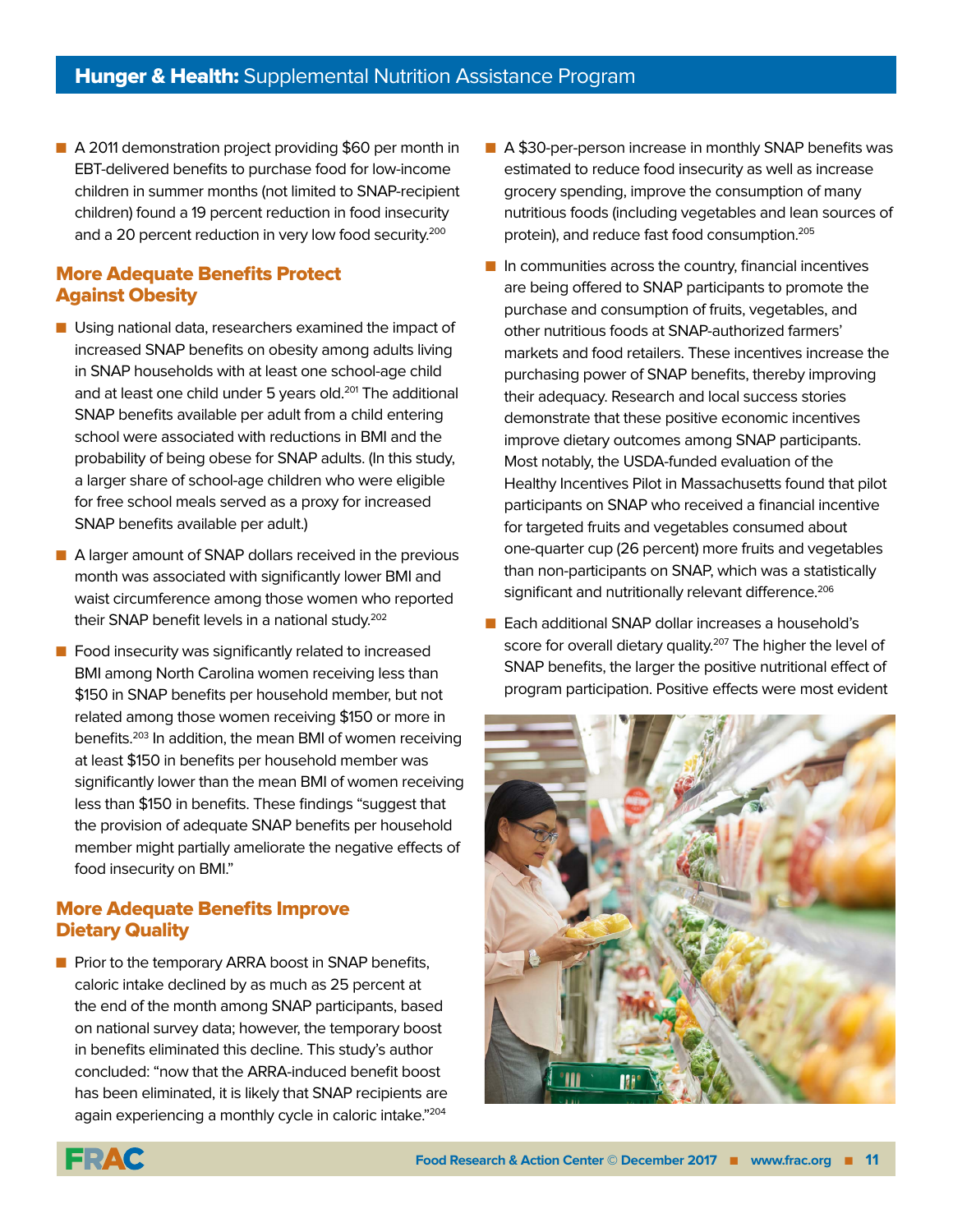for the vegetable, dairy, meat, and sodium components of USDA's Healthy Eating Index.

 $\blacksquare$  In a 2010 report from USDA examining the potential impact of an increase in SNAP benefits on a number of measures of dietary quality, spending more money on food was associated with positive improvements in dietary quality, energy density, nutrient density, and fruit and vegetable consumption.208

## More Adequate Benefits Improve Health Outcomes

- **n** In Massachusetts, inpatient Medicaid cost growth significantly declined after the ARRA increase, especially among people with chronic illnesses.<sup>209</sup> The cost declines were driven by reduced hospital admissions and, to a lesser extent, reduced length of stay per admission. The author concluded: "because of the link between additional SNAP benefits and reduced hospital admissions, it appears that the allotment amounts before the SNAP increase may not have been sufficient to fully alleviate food insecurity and its associated health effects."
- Based on claims data for more than 560,000 commercially insured nonelderly adults, those of lower income had an increased risk of emergency room visits or inpatient hospitalizations for hypoglycemia at the end of the month.210 However, this risk was reduced to non-significance during the temporary ARRA boost in SNAP benefits. In other words, the ARRA boost was associated with less risk of end-of-the-month hypoglycemia among low-income Americans.
- $\blacksquare$  Two years after the beginning of the temporary ARRA boost, young children in households receiving SNAP benefits were significantly more likely to be "well" than children from non-participating low-income households, according to a study of young children in emergency rooms and primary care clinics.<sup>211</sup> Such a difference was not observed prior to the benefit boost — that is, improved SNAP benefit levels positively impacted child health. (Children were classified as "well" if they were in good health per parent report, were developing normally, were not overweight or underweight, and had never been hospitalized.)
- A \$10 increase in monthly SNAP benefits was associated with reduced hospitalization and, among those who were hospitalized, less costly hospital stays, according to a study of Maryland older adults dually enrolled in Medicare and Medicaid.<sup>212</sup> A companion study had similar findings on nursing home admissions: a \$10 increase in benefits was associated with reduced nursing home admissions and, among those who were admitted, shorter and less costly stays.<sup>213</sup>
- $\blacksquare$  Emergency room claims for hypoglycemia were significantly and inversely related to the size of SNAP benefits in a study linking Missouri SNAP and Medicaid claims data on 362,101 SNAP participants.<sup>214</sup> The findings suggest that as monthly SNAP benefits increase, there is a reduction in the likelihood of being treated for hypoglycemia in the emergency room, with the effect being larger for SNAP participants receiving smaller (i.e., less generous) allotments.
- $\blacksquare$  According to a recent cost-effectiveness analysis, a nationwide expansion of the Healthy Incentives Pilot would reduce the incidence of Type 2 diabetes by 10.3 percent, myocardial infarction (heart attack) by 8.5 percent, stroke by 7.4 percent, and obesity by 1.3 percent among SNAP participants.<sup>215</sup> This translates into a reduction in incidence by 1.7 percent, 1.4 percent, 1.2 percent, and 0.2 percent, respectively, for the overall U.S. population. Such an expansion also would be costsaving, largely because of costs averted for diabetes and cardiovascular disease.
- $\blacksquare$  In a study exploring the impacts of four nutrition policy scenarios, researchers conclude that a fruit and vegetable subsidy for SNAP participants that reduces prices by 30 percent would be the most effective in reducing socioeconomic disparities in cardiovascular disease mortality.216 The three other scenarios were a national mass media campaign to increase fruit and vegetable consumption and reduce sugar-sweetened beverage consumption; a national policy to tax sugar-sweetened beverages to increase prices by 10 percent; and, a national fruit and vegetable subsidy that reduces prices by 10 percent.

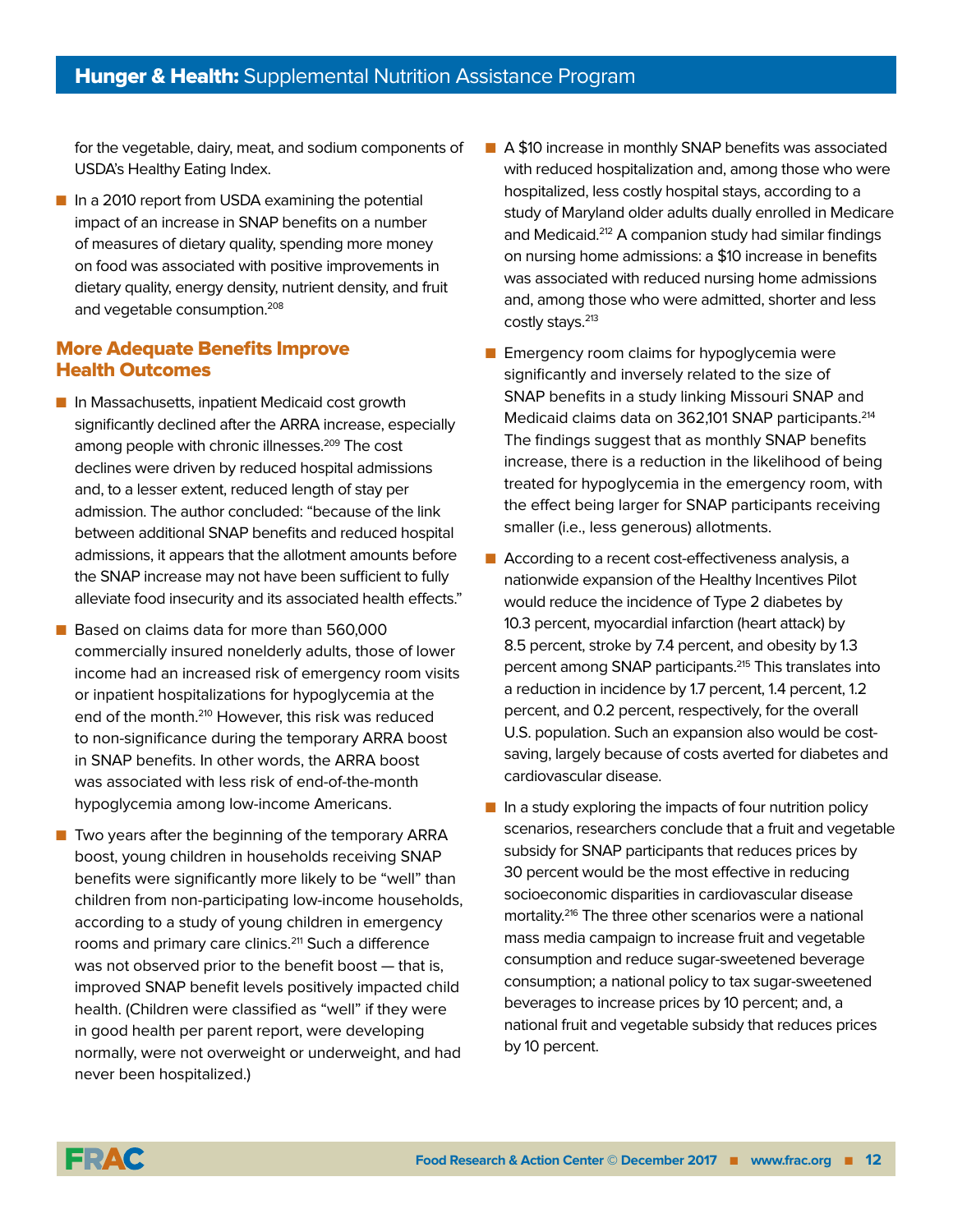$\blacksquare$  Based on preliminary research using national survey data and regional food prices, increased SNAP purchasing power raises the likelihood that a child had a checkup in the past 12 months.<sup>217</sup> Increased SNAP purchasing power

The evidence shows that SNAP reduces poverty and food insecurity, improves dietary quality, protects against obesity, and improves health, especially among children. However, inadequate benefits — the most important weakness of SNAP — severely limit the program's ability to do even more to improve the health of low-income Americans. Research on the ARRA boost and benefit adequacy suggest that SNAP's favorable impacts on health are even greater the higher the level of SNAP benefits.

also decreases the likelihood that a child had to delay or forgo medical care in the past year due to cost, visit the emergency room in the past year, and miss school due to illness.

## **Conclusion**

Protecting and improving the public's health is critically important for the nation. Far too many Americans struggle with poverty, food insecurity, inadequate dietary intake, and obesity. Research shows that SNAP alleviates these problems and improves health and well-being. Increasing access to SNAP and improving SNAP benefit levels would further SNAP's role in improving the public's health.

This paper was prepared by FRAC's Heather Hartline-Grafton, DrPH, RD, Senior Nutrition Policy and Research Analyst, with research assistance provided by Olivia Dean during a spring 2017 internship.

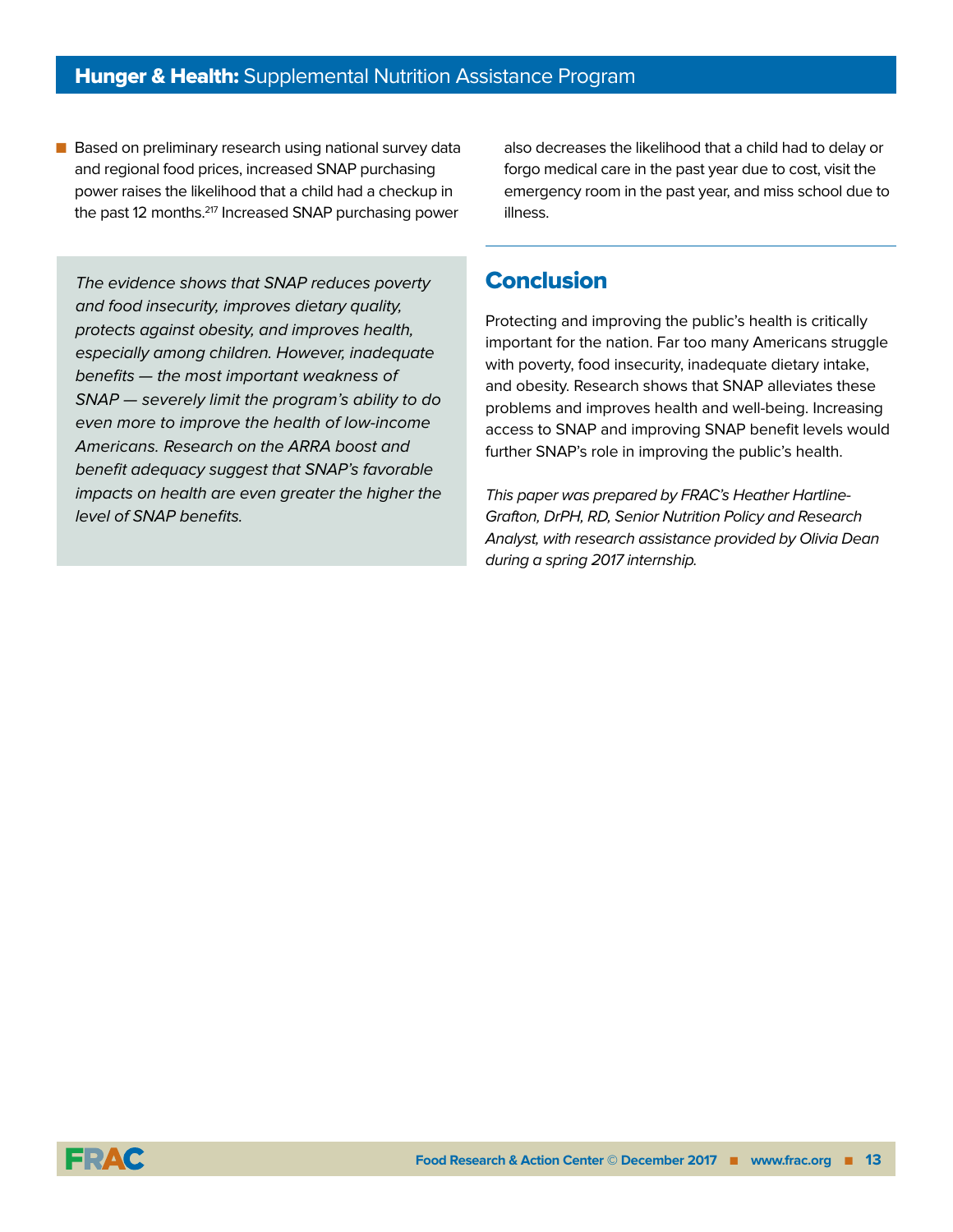## **Endnotes**

- Coleman-Jensen, A., Rabbitt, M. P., Gregory, C. A., & Singh, A. (2017). Household food security in the United States in 2016. Economic Research Report, 237. Washington, DC: U.S. Department of Agriculture, Economic Research Service.
- <sup>2</sup> Flegal, K. M., Kruszon-Moran, D., Carroll, M. D., Fryar, C. D., & Ogden, C. L. (2016). Trends in obesity among adults in the United States, 2005 to 2014. JAMA, 315(21), 2284–2291.
- Ogden C. L., Carroll, M. D., Lawman, H. G., Fryar, C. D., Kruszon-Moran, D., Kit, B. K., & Flegal K. M. (2016). Trends in obesity prevalence among children and adolescents in the United States, 1988–1994 through 2013–2014. JAMA, 315(21), 2292–2299.
- <sup>4</sup> American Heart Association Statistics Committee and Stroke Statistics Subcommittee. (2017). Heart disease and stroke statistics — 2017 update: a report from the American Heart Association. Circulation, 135(10), e146–e603.
- White House Council of Economic Advisers. (2015). Long-Term Benefits of the Supplemental Nutrition Assistance Program. Washington, DC: Executive Office of the President of the United States.
- <sup>6</sup> Gundersen, C., & Ziliak, J. P. (2015). Food insecurity and health outcomes. Health Affairs, 34(11), 1830–1839.
- Marks, J. S. (2012). Congress: Do No Harm to SNAP. Available at: http://www.huffingtonpost.com/james-s-marks/congress-do-no-harmto-sn\_b\_2270786.html. Accessed on September 20, 2017.
- Gundersen, C., & Ziliak, J. P. (2015). Food insecurity and health outcomes. Health Affairs, 34(11), 1830–1839.
- <sup>9</sup> U.S. Department of Agriculture, Food and Nutrition Service. (2017). Supplemental Nutrition Assistance Program. Available at: [https://](https://www.fns.usda.gov/sites/default/files/pd/34SNAPmonthly.pdf) [www.fns.usda.gov/sites/default/files/pd/34SNAPmonthly.pdf](https://www.fns.usda.gov/sites/default/files/pd/34SNAPmonthly.pdf). Accessed on October 31, 2017.
- <sup>10</sup> Leftin, J., Wemmerus, N., Mabli, J., Godfrey, T., & Tordella, S. (2014). Dynamics of Supplemental Nutrition Assistance Program Participation from 2008 to 2012. Alexandria, VA: U.S. Department of Agriculture, Food and Nutrition Service, Office of Research and Analysis.
- U.S. Department of Agriculture, Food and Nutrition Service. (2017). Supplemental Nutrition Assistance Program. Available at: [https://](https://www.fns.usda.gov/sites/default/files/pd/34SNAPmonthly.pdf) [www.fns.usda.gov/sites/default/files/pd/34SNAPmonthly.pdf](https://www.fns.usda.gov/sites/default/files/pd/34SNAPmonthly.pdf). Accessed on October 31, 2017.
- <sup>12</sup> Leftin, J., Wemmerus, N., Mabli, J., Godfrey, T., & Tordella, S. (2014). Dynamics of Supplemental Nutrition Assistance Program Participation from 2008 to 2012. Alexandria, VA: U.S. Department of Agriculture, Food and Nutrition Service, Office of Research and Analysis.
- <sup>13</sup> Rank, M. R., & Hirschl, T. A. (2009). Estimating the risk of food stamp use and impoverishment during childhood. Archives of Pediatrics and Adolescent Medicine, 163(11), 994–999.
- <sup>14</sup> Rank, M. R., & Hirschl, T. A. (2005). Likelihood of using food stamps during the adulthood years. Journal of Nutrition Education and Behavior, 37(3), 137–146.
- <sup>15</sup> Farson Gray, K., & Cunnyngham, K. (2017). Trends in Supplemental Nutrition Assistance Program Participation Rates: Fiscal Year 2010 to Fiscal Year 2015. Alexandria, VA: U.S. Department of Agriculture, Food and Nutrition Service, Office of Policy Support.
- <sup>16</sup> Farson Gray, K., & Cunnyngham, K. (2017). Trends in Supplemental Nutrition Assistance Program Participation Rates: Fiscal Year 2010 to Fiscal Year 2015. Alexandria, VA: U.S. Department of Agriculture, Food and Nutrition Service, Office of Policy Support.
- <sup>17</sup> AARP Foundation and the Food Research and Action Center. (2015). Combating Food Insecurity: Tools for Helping Older Adults Access SNAP. Available at: [http://www.frac.org/research/resource-library/](http://www.frac.org/research/resource-library/combating-food-insecurity-tools-helping-older-adults-access-snap-2) [combating-food-insecurity-tools-helping-older-adults-access-snap-2.](http://www.frac.org/research/resource-library/combating-food-insecurity-tools-helping-older-adults-access-snap-2) Accessed on September 20, 2017.
- <sup>18</sup> Lauffer, S. (2017). Characteristics of Supplemental Nutrition Assistance Program Households: Fiscal Year 2016. Report No. SNAP-17-CHAR. Alexandria, VA: U.S. Department of Agriculture, Food and Nutrition Service, Office of Policy Support.
- <sup>19</sup> Lauffer, S. (2017). Characteristics of Supplemental Nutrition Assistance Program Households: Fiscal Year 2015. Report No. SNAP-17-CHAR. Alexandria, VA: U.S. Department of Agriculture, Food and Nutrition Service, Office of Policy Support.
- <sup>20</sup> Lauffer, S. (2017). Characteristics of Supplemental Nutrition Assistance Program Households: Fiscal Year 2015. Report No. SNAP-17-CHAR. Alexandria, VA: U.S. Department of Agriculture, Food and Nutrition Service, Office of Policy Support.
- <sup>21</sup> U.S. Department of Agriculture, Food and Nutrition Service. (2016). 2016 SNAP Retailer Management Year End Summary. Available at: [https://www.fns.usda.gov/sites/default/files/snap/2016-SNAP-Retailer-](https://www.fns.usda.gov/sites/default/files/snap/2016-SNAP-Retailer-Management-Year-End-Summary.pdf)[Management-Year-End-Summary.pdf.](https://www.fns.usda.gov/sites/default/files/snap/2016-SNAP-Retailer-Management-Year-End-Summary.pdf) Accessed on September 21, 2017.
- <sup>22</sup> U.S. Department of Agriculture, Food and Nutrition Service. (2017). Supplemental Nutrition Assistance Program — Eligibility. Available at: <http://www.fns.usda.gov/snap/eligibility>. Accessed on September 21, 2017.
- <sup>23</sup> Silbermann, L. (2017). Memo to Regional Supplemental Nutrition Assistance Program Directors: SNAP — Fiscal Year 2018 Cost-of-Living Adjustments. Available at: [https://fns-prod.azureedge.net/](https://fns-prod.azureedge.net/sites/default/files/snap/SNAP_Fiscal_Year_2018_Cost_of_Living_Adjustments.pdf) sites/default/files/snap/SNAP\_Fiscal\_Year\_2018\_Cost\_of\_Living [Adjustments.pdf](https://fns-prod.azureedge.net/sites/default/files/snap/SNAP_Fiscal_Year_2018_Cost_of_Living_Adjustments.pdf). Accessed on September 21, 2017.
- <sup>24</sup> Lauffer, S. (2017). Characteristics of Supplemental Nutrition Assistance Program Households: Fiscal Year 2015. Report No. SNAP-17-CHAR. Alexandria, VA: U.S. Department of Agriculture, Food and Nutrition Service, Office of Policy Support.
- <sup>25</sup> U.S. Department of Agriculture, Food and Nutrition Service. (2017). Supplemental Nutrition Assistance Program. Available at: [https://](https://www.fns.usda.gov/sites/default/files/pd/34SNAPmonthly.pdf) [www.fns.usda.gov/sites/default/files/pd/34SNAPmonthly.pdf](https://www.fns.usda.gov/sites/default/files/pd/34SNAPmonthly.pdf). Accessed on September 21, 2017.
- <sup>26</sup> Semega, J. L., Fontenot, K. R., & Kollar, M. A. (2017). Income and Poverty in the United States: 2016. U.S. Census Bureau, Current Population Reports, P60–259. Washington, DC: U.S. Government Printing Office.
- <sup>27</sup> Semega, J. L., Fontenot, K. R., & Kollar, M. A. (2017). Income and Poverty in the United States: 2016. U.S. Census Bureau, Current Population Reports, P60–259. Washington, DC: U.S. Government Printing Office.

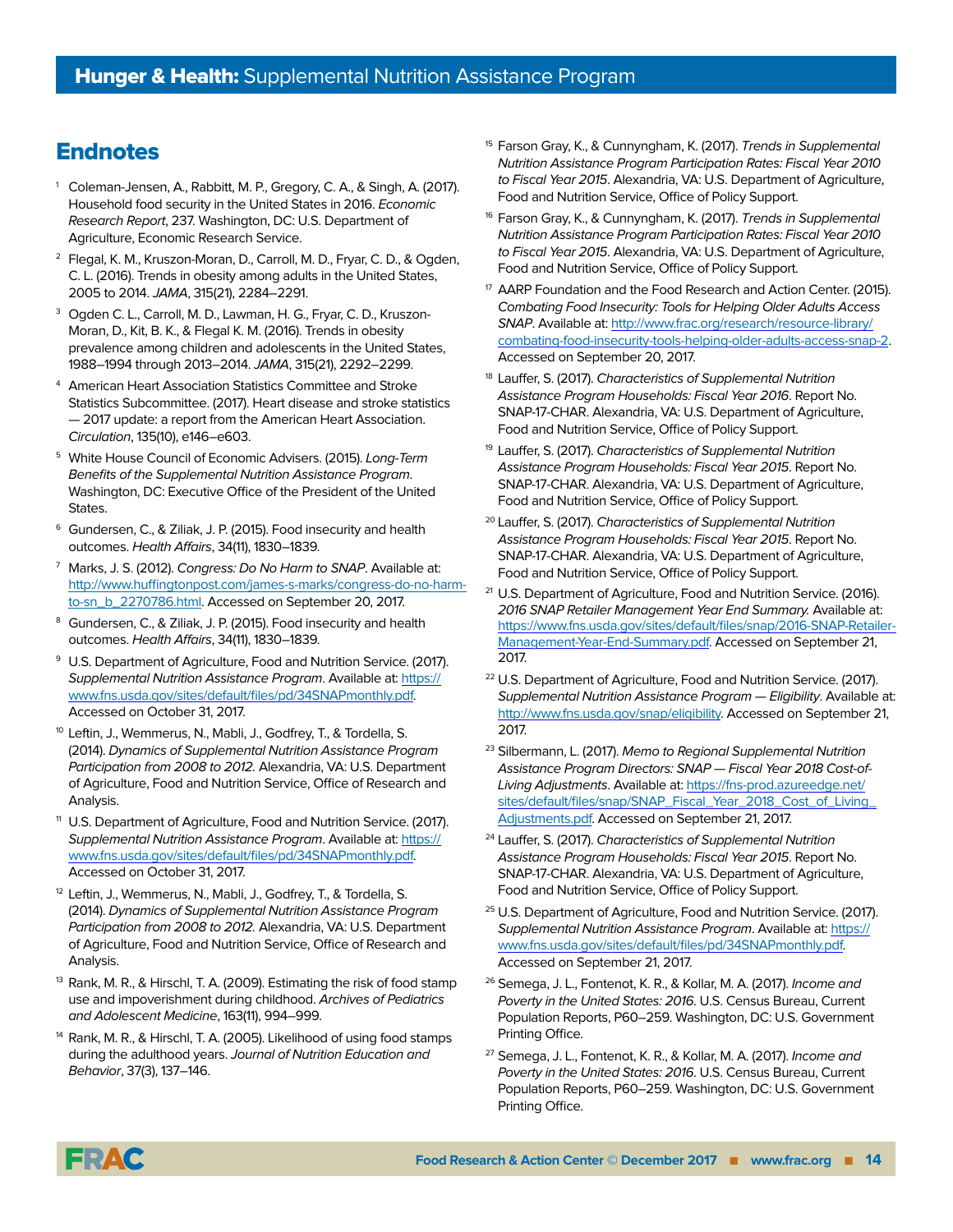- <sup>28</sup> Woolf, S. H., Aron, L., Dubay, L., Simon, S. M., Zimmerman, E., & Luk, K. X. (2015). How are Income and Wealth Linked to Health and Longevity? Washington, DC: The Urban Institute; Richmond, VA: Virginia Commonwealth University, Center on Society and Health.
- <sup>29</sup> Barnett, J. C., & Berchick, E. R. (2017). Health Insurance Coverage in the United States: 2016. U.S. Census Bureau, Current Population Reports, P60–260. Washington, DC: U.S. Government Printing **Office**
- <sup>30</sup> National Center for Health Statistics. (2017). Health, United States, 2016: With Chartbook on Long-term Trends in Health. Hyattsville, MD: U.S. Department of Health and Human Services, Centers for Disease Control and Prevention, National Center for Health Statistics.
- <sup>31</sup> Martinez, M. E., & Ward, B. W. (2016). Health care access and utilization among adults aged 18–64, by poverty level: United States, 2013–2015. NCHS Data Brief, 262, 1–8.
- <sup>32</sup> Morrissey, T. W., Oellerich, D., Meade, E., Simms, J., & Stock, A. (2016). Neighborhood poverty and children's food insecurity. Child and Youth Services Review, 66, 85–93.
- 33 Coleman-Jensen, A., Rabbitt, M. P., Gregory, C. A., & Singh, A. (2017). Household food security in the United States in 2016. Economic Research Report, 237. Washington, DC: U.S. Department of Agriculture, Economic Research Service.
- <sup>34</sup> Lee, H., Andrew, M., Gebremariam, A., Lumeng, J. C., & Lee, J. M. (2014). Longitudinal associations between poverty and obesity from birth through adolescence. American Journal of Public Health, 104(5), e70–e76
- 35 Datar, A., & Chung, P. J. (2015). Changes in socioeconomic, racial/ ethnic, and sex disparities in childhood obesity at school entry in the United States. JAMA Pediatrics, 169(7), 696–697.
- <sup>36</sup> Singh, G. K., Siahpush, M., & Kogan, M. D. (2010). Disparities in children's exposure to environmental tobacco smoke in the United States, 2007. Pediatrics, 126(1), 4–13.
- <sup>37</sup> Ali, M. K., Bullard, K. M., Beckles, G. L., Stevens, M. R., Barker, L., Narayan, K. M., & Imperatore, G. (2011). Household income and cardiovascular disease risks in U.S. children and young adults: analyses from NHANES 1999–2008. Diabetes Care, 34(9), 1998– 2004.
- <sup>38</sup> Ekono, M., Jiang, Y., & Smith, S. (2016). *Young Children in Deep* Poverty. New York, NY: National Center for Children in Poverty, Mailman School of Public Health, Columbia University.
- <sup>39</sup> Pascoe, J. M., Wood, D. L., Duffee, J. H., & Kuo, A. (2016). Mediators and adverse effects of child poverty in the United States. Pediatrics, 137(4), 20160340.
- <sup>40</sup> National Center for Health Statistics. (2017). Health, United States, 2016: With Chartbook on Long-term Trends in Health. Hyattsville, MD: U.S. Department of Health and Human Services, Centers for Disease Control and Prevention, National Center for Health Statistics.
- <sup>41</sup> Ekono, M., Jiang, Y., & Smith, S. (2016). Young Children in Deep Poverty. New York, NY: National Center for Children in Poverty, Mailman School of Public Health, Columbia University.
- 42 Hair, N. L., Hanson, J. L., Wolfe, B. L., & Pollak, S. D. (2015). Association of child poverty, brain development, and academic achievement. JAMA Pediatrics, 169(9), 822–829.
- 43 Reardon, S. F. (2011). The widening academic achievement gap between the rich and the poor: New evidence and possible explanations. In R. Murnane & G. Duncan (Eds.), Whither Opportunity? Rising Inequality and the Uncertain Life Chances of Low-Income Children. New York, NY: Russell Sage Foundation Press.
- <sup>44</sup> Perou, R., Bitsko, R. H., Blumberg, S. J., Pastor, P., Ghandour, R. M., Gfroerer, J. C., Hedden, S. L., Crosby, A. E., Visser, S. N., Schieve, L. A., Parks, S. E., Hall, J. E., Brody, D., Simile, C. M., Thompson, W. W., Baio, J., Avenevoli, S., Kogan, M. D., & Huang, L. N. (2013). Mental health surveillance among children – United States, 2005–2011. Morbidity and Mortality Weekly Report, 62(Supplement 2), 1–35.
- <sup>45</sup> Consumer Federation of America. (2013). Child Poverty, Unintentional Injuries and Foodborne Illness: Are Low-Income Children at Greater Risk? Washington, DC: Consumer Federation of America.
- <sup>46</sup> Non, A. L., Roman, J. C., Gross, C. L., Gilman, S. E., Loucks, E. B., Buka, S. L., & Kubzansky, L. D. (2016). Early childhood social disadvantage is associated with poor health behaviours in adulthood. Annals of Human Biology, 43(2), 144–53.
- <sup>47</sup> Braveman, P., & Barclay, C. (2009). Health disparities beginning in childhood: a life-course perspective. Pediatrics, 125, S163–S175.
- 48 Cohen, S., Janicki-Deverts, D., Chen, E., & Matthews, K. A. (2010). Childhood socioeconomic status and adult health. Annals of the New York Academy of Sciences, 1186, 37–55.
- 49 Beckles, G. L., & Chou, C. (2016). Disparities in the prevalence of diagnosed diabetes — United States, 1999–2002 and 2011–2014. Morbidity and Mortality Weekly Report, 65, 1265–1269.
- <sup>50</sup> Franks, P., Winters, P. C., Tancredi, D. J., & Fiscella, K. A. (2011). Do changes in traditional coronary heart disease risk factors over time explain the association between socio-economic status and coronary heart disease? BMC Cardiovascular Disorders, 11, 28.
- <sup>51</sup> National Center for Health Statistics. (2017). Health, United States, 2016: With Chartbook on Long-term Trends in Health. Hyattsville, MD: U.S. Department of Health and Human Services, Centers for Disease Control and Prevention, National Center for Health Statistics.
- <sup>52</sup> Ogden, C. L., Lamb, M. M., Carroll, M. D., & Flegal, K. M. (2010). Obesity and socioeconomic status in adults: United States, 2005– 2008. NCHS Data Brief, 50, 1–8.
- <sup>53</sup> Pratt, L. A., & Brody, D. J. (2014). Depression in the U.S. household population, 2009–2012. NCHS Data Brief, 172, 1–8.
- <sup>54</sup> Courtney-Long, E. A., Carroll, D. D., Zhang, Q. C., Stevens, A. C., Griffin-Blake, S., Armour, B. S., & Campbell, V. A. (2015). Prevalence of disability and disability type among adults — United States, 2013. Morbidity and Mortality Weekly Report, 64(29), 777–783.
- 55 Centers for Disease Control and Prevention. (2013). CDC health disparities and inequalities report — United States, 2013. Morbidity and Mortality Weekly Report, 62(Supplement 3), 1–187.
- <sup>56</sup> Signorello, L. B., Cohen, S. S., Williams, D. R., Munro, H. M., Hargreaves, M. K., & Blot, W. J. (2014). Socioeconomic status, race, and mortality: a prospective cohort study. American Journal of Public Health, 104(12), e98–e107.

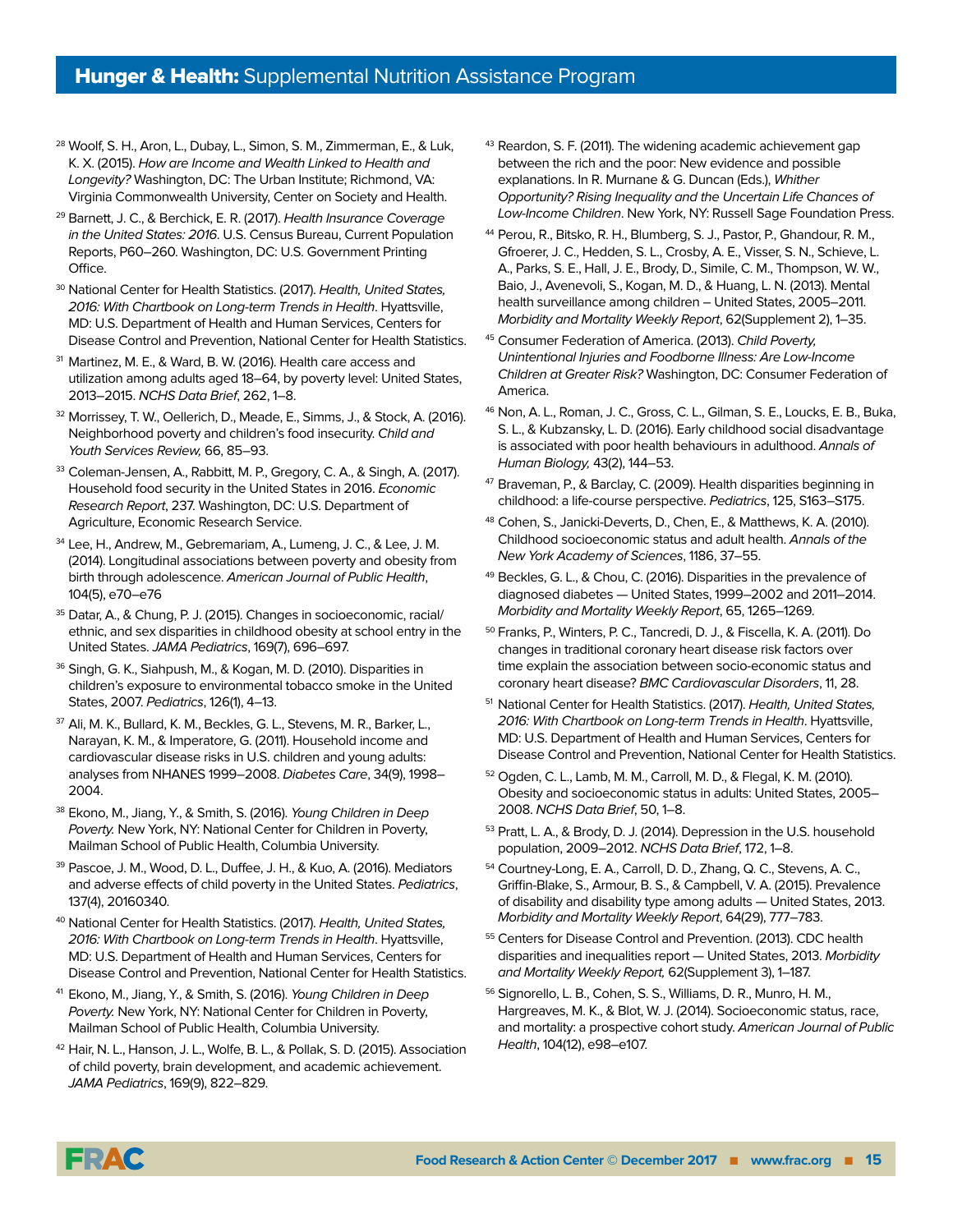- <sup>57</sup> Black, M. M., Quigg, A. M., Cook, J., Casey, P. H., Cutts, D. B., Chilton, M., Meyers, A., Ettinger de Cuba, S., Heeren, T., Coleman, S., Rose-Jacobs, R., & Frank, D. A. (2012). WIC participation and attenuation of stress-related child health risks of household food insecurity and caregiver depressive symptoms. Archives of Pediatrics and Adolescent Medicine, 166(5), 444–451.
- 58 Moore, C. J., & Cunningham, S. A. (2012). Social position, psychological stress, and obesity: a systematic review. Journal of the Academy of Nutrition and Dietetics, 112(4), 518–526.
- 59 Coleman-Jensen, A., Rabbitt, M. P., Gregory, C. A., & Singh, A. (2017). Household food security in the United States in 2016. Economic Research Report, 237. Washington, DC: U.S. Department of Agriculture, Economic Research Service.
- <sup>60</sup> Pruitt, S. L., Leonard, T., Xuan, L., Amory, R., Higashi, R. T., Nguyen, O. K., Pezzia, C., & Swales, S. (2016). Who is food insecure? Implications for targeted recruitment and outreach, National Health and Nutrition Examination Survey, 2005–2010. Preventing Chronic Disease, 13, e143.
- <sup>61</sup> Seligman, H. K., Bindman, A. B., Vittinghoff, E., Kanaya, A. M., & Kushel, M. B. (2007). Food insecurity is associated with diabetes mellitus: Results from the National Health Examination and Nutrition Examination Survey (NHANES) 1999–2002. Journal of General Internal Medicine, 22(7), 1018–1023.
- <sup>62</sup> Fitzgerald, N., Hromi-Fiedler, A., Segura-Pérez, S., & Pérez-Escamilla, R. (2011). Food insecurity is related to increased risk of type 2 diabetes among Latinas. Ethnicity and Disease, 21(3), 328–334.
- 63 Martin, M. A., & Lippert A. M. (2012). Feeding her children, but risking her health: the intersection of gender, household food insecurity, and obesity. Social Science Medicine, 74(11), 1754–1764.
- <sup>64</sup> Pruitt, S. L., Leonard, T., Xuan, L., Amory, R., Higashi, R. T., Nguyen, O. K., Pezzia, C., & Swales, S. (2016). Who is food insecure? Implications for targeted recruitment and outreach, National Health and Nutrition Examination Survey, 2005–2010. Preventing Chronic Disease, 13, e143.
- <sup>65</sup> Pan, L., Sherry, B., Njai, R., & Blanck, H. M. (2012). Food insecurity is associated with obesity among US adults in 12 states. Journal of the Academy of Nutrition and Dietetics, 112(9), 1403–1409.
- <sup>66</sup> Irving, S. M., Njai, R. S., & Siegel, P. Z. (2014). Food insecurity and selfreported hypertension among Hispanic, Black, and White adults in 12 states, Behavioral Risk Factor Surveillance System, 2009. Preventing Chronic Disease, 11(E161), 1–6.
- <sup>67</sup> Laraia, B. A., Siega-Riz, A. M., & Gundersen, C. (2010). Household food insecurity is associated with self-reported pregravid weight status, gestational weight gain, and pregnancy complications. Journal of the American Dietetic Association, 110(5), 692–701.
- 68 Park, C. Y., & Eicher-Miller, H. A. (2014). Iron deficiency is associated with food insecurity in pregnant females in the United States: National Health and Nutrition Examination Survey 1999–2010. Journal of the Academy of Nutrition and Dietetics, 114(12), 1967–1973.
- <sup>69</sup> Leung, C. W., Epel, E. S., Willett, W. C., Rimm, E. B., & Laraia, B. A. (2015). Household food insecurity is positively associated with depression among low-income Supplemental Nutrition Assistance Program participants and income-eligible nonparticipants. Journal of Nutrition, 145(3), 622–627.
- <sup>70</sup> Munger, A. L., Hofferth, S. L., & Grutzmacher, S. K. (2016). The role of the Supplemental Nutrition Assistance Program in the relationship between food insecurity and probability of maternal depression. Journal of Hunger and Environmental Nutrition, 11(2), 147–161.
- $71$  Ziliak, J. P., & Gundersen, C. (2014). The Health Consequences of Senior Hunger in the United States: Evidence from the 1999–2010 NHANES. Prepared for the National Foundation to End Senior Hunger.
- $72$  Ziliak, J. P., & Gundersen, C. (2014). The Health Consequences of Senior Hunger in the United States: Evidence from the 1999–2010 NHANES. Prepared for the National Foundation to End Senior Hunger.
- <sup>73</sup> Ziliak, J. P., & Gundersen, C. (2014). The Health Consequences of Senior Hunger in the United States: Evidence from the 1999–2010 NHANES. Prepared for the National Foundation to End Senior Hunger.
- <sup>74</sup> Ziliak, J. P., & Gundersen, C. (2014). The Health Consequences of Senior Hunger in the United States: Evidence from the 1999–2010 NHANES. Prepared for the National Foundation to End Senior Hunger.
- $75$  Ziliak, J. P., & Gundersen, C. (2014). The Health Consequences of Senior Hunger in the United States: Evidence from the 1999–2010 NHANES. Prepared for the National Foundation to End Senior Hunger.
- <sup>76</sup> Ahn, S., Smith, M. L., Hendricks, M., & Ory, M. G. (2014). Associations of food insecurity with body mass index among baby boomers and older adults. Food Security, 6(3), 423–433.
- $\frac{7}{7}$  Frith, E., & Loprinzi, P. D. (2017). Food insecurity and cognitive function in older adults: brief report. Clinical Nutrition, published online ahead of print.
- <sup>78</sup> Ziliak, J. P., & Gundersen, C. (2014). The Health Consequences of Senior Hunger in the United States: Evidence from the 1999–2010 NHANES. Prepared for the National Foundation to End Senior Hunger.
- <sup>79</sup> Cook, J. T., Black, M., Chilton, M., Cutts, D., Ettinger de Cuba, S., Heeren, T. C., Rose-Jacobs, R., Sandel, M., Casey, P. H., Coleman, S., Weiss, I., & Frank, D. A. (2013). Are food insecurity's health impacts underestimated in the U.S. population? Marginal food security also predicts adverse health outcomes in young U.S. children and mothers. Advances in Nutrition, 4(1), 51–61.
- 80 Lee, J. S., Gundersen, C., Cook, J., Laraia, B., & Johnson, M. A. (2012). Food insecurity and health across the lifespan. Advances in Nutrition, 3(5), 744–745.
- <sup>81</sup> Nord, M., & Parker, L. (2010). How adequately are food needs of children in low-income households being met? Children and Youth Services Review, 32(9), 1175–1185.
- 82 Gundersen, C., & Ziliak, J. P. (2015). Food insecurity and health outcomes. Health Affairs, 34(11), 1830–1839.
- 83 American Academy of Pediatrics. (2015). Promoting food security for all children. Pediatrics, 136(5), e1431–e1438.
- 84 Shankar, P., Chung, R., & Frank, D. A. (2017). Association of food insecurity with children's behavioral, emotional, and academic outcomes: a systematic review. Journal of Developmental and Behavioral Pediatrics, 38(2), 135–150.

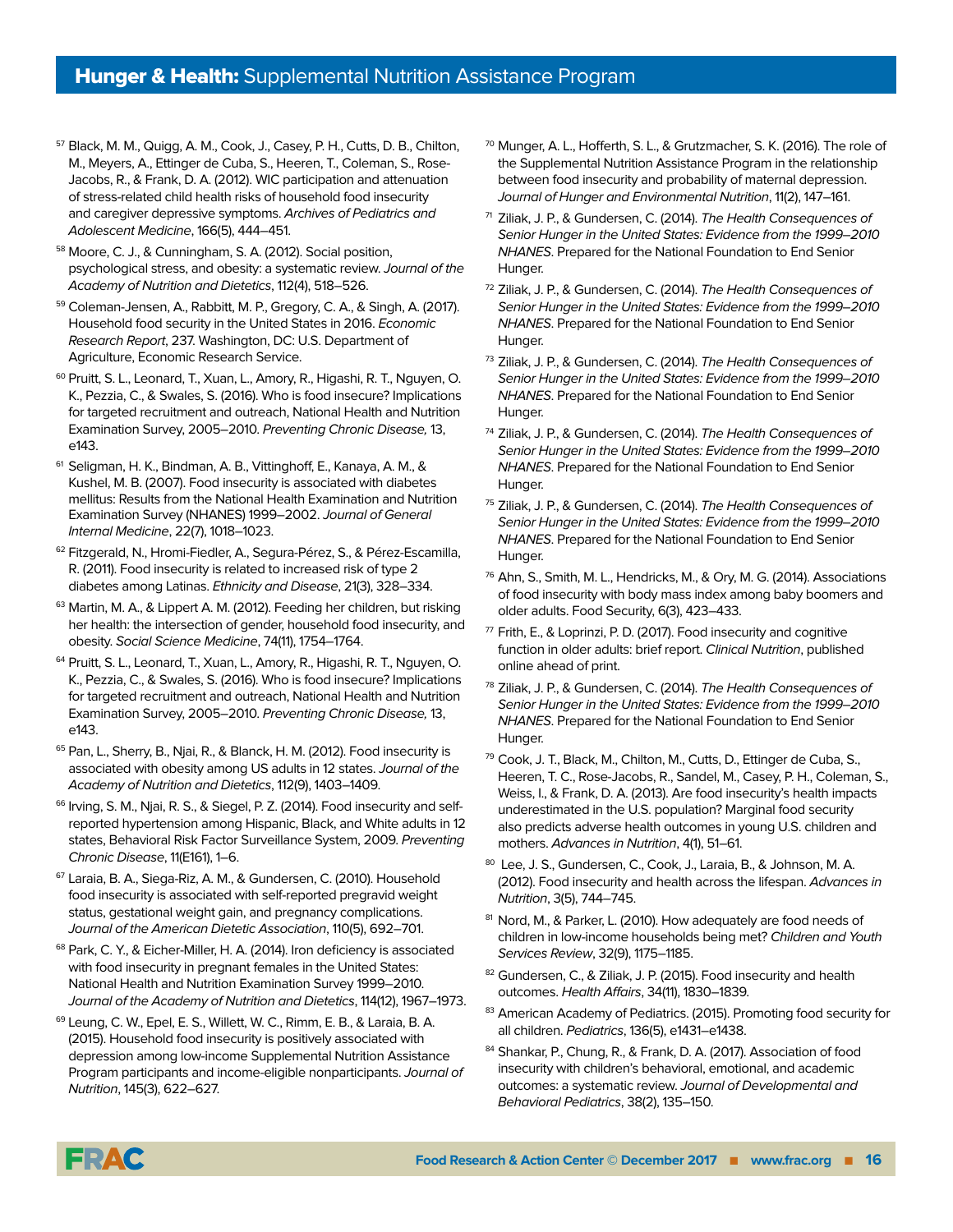- <sup>85</sup> Ryu, J. H., & Bartfeld, J. S. (2012). Household food insecurity during childhood and subsequent health status: the early childhood longitudinal study ‐ kindergarten cohort. American Journal of Public Health, 102(11), e50‐e55.
- 86 Kimbro, R. T., & Denney, J. T. (2015). Transitions into food insecurity associated with behavioral problems and worse overall health among children. Health Affairs, 34(11), 1949–1955.
- <sup>87</sup> Borders, A. E., Grobman, W. A., Amsden, L. B., & Holl, J. L. (2007). Chronic stress and low birth weight neonates in a low-income population of women. Obstetrics and Gynecology, 109(2 Part 1), 331–338.
- 88 Hromi-Fiedler, A., Bermúdez-Millán, A., Chapman, D., Segura-Pérez, S., Damio, G., Melgar-Quiñonez, H., & Pérez-Escamilla, R. (2008). Household food security status before pregnancy as a risk factor for delivering a low birthweight infant [abstract]. The FASEB Journal, 22, 36.1.
- 89 Carmichael, S. L., Yang, W., Herring, A., Abrams, B., & Shaw, G. M. (2007). Maternal food insecurity is associated with increased risk of certain birth defects. Journal of Nutrition, 137(9), 2087–2092.
- <sup>90</sup> Metallinos-Katsaras, E., Colchamiro, R., Edelstein, S., & Siu, E. (2016). Household food security status is associated with anemia risk at age 18 months among low-income infants in Massachusetts. Journal of the Academy of Nutrition and Dietetics, 116(11), 1760–1766.
- 91 Eicher-Miller, H. A., Mason, A. C., Weaver, C. M., McCabe, G. P., & Boushey, C. J. (2009). Food insecurity is associated with iron deficiency anemia in US adolescents. American Journal of Clinical Nutrition, 90(5), 1358–1371.
- 92 Alaimo, K., Olson, C. M., Frongillo, E. A. Jr., & Briefel, R. R. (2001). Food insufficiency, family income, and health in U.S. preschool and schoolaged children. American Journal of Public Health, 91(5), 781–786.
- 93 Mangini, L. D., Hayward, M. D., Dong, Y. Q., & Forman, M. R. (2015). Household food insecurity is associated with childhood asthma. Journal of Nutrition, 145(12), 2756–2764.
- 94 Rose-Jacobs, R., Black, M. M., Casey, P. H., Cook, J. T., Cutts, D. B., Chilton, M., Heeren, T., Levenson, S. M., Meyers, A. F., & Frank, D. A. (2008). Household food insecurity: associations with at-risk infant and toddler development. Pediatrics, 121(1), 65–72.
- <sup>95</sup> Poole-Di Salvo, E., Silver, E. J., & Stein, R. E. (2016). Household food insecurity and mental health problems among adolescents: what do parents report? Academic Pediatrics, 16(1), 90-96.
- <sup>96</sup> McLaughlin, K. A., Green, J. G., Alegría, M., Jane Costello, E., Gruber, M. J., Sampson, N. A., & Kessler, R. C. (2012). Food insecurity and mental disorders in a national sample of U.S. adolescents. Journal of the American Academy of Child and Adolescent Psychiatry, 51(12), 1293–1303.
- 97 McIntyre, L., Williams, J. V., Lavorato, D. H., & Patten, S. (2013). Depression and suicide ideation in late adolescence and early adulthood are an outcome of child hunger. Journal of Affective Disorders, 150(1), 123–129.
- 98 Jyoti, D. F., Frongillo, E. A., & Jones, S. J. (2005). Food insecurity affects school children's academic performance, weight gain, and social skills. Journal of Nutrition, 135, 2831–2839.
- <sup>99</sup> Shanafelt, A., Hearst, M. O., Wang, Q., & Nanney, M. S. (2016). Food insecurity and rural adolescent personal health, home, and academic environments. Journal of School Health, 86(6), 472–480.
- Nelson, B. B., Dudovitz, R. N., Coker, T. R., Barnert, E. S., Biely, C., Li, N., Szilagyi, P. G., Larson, K., Halfon, N., Zimmerman, F. J., & Chung, P. J. (2016). Predictors of poor school readiness in children without developmental delay at age 2. Pediatrics, 138(2), e20154477.
- $101$  Howard, L. L. (2011). Does food insecurity at home affect noncognitive performance at school? A longitudinal analysis of elementary student classroom behavior. Economics of Education Review, 30, 157–176.
- <sup>102</sup> Herman, D., Afulani, P., Coleman-Jensen, A., & Harrison, G. G. (2015). Food insecurity and cost-related medication underuse among nonelderly adults in a nationally representative sample. American Journal of Public Health, 105(10), 48–59.
- 103 Afulani, P., Herman, D., Coleman-Jensen, A., & Harrison, G. G. (2015). Food insecurity and health outcomes among older adults: The role of cost-related medication underuse. Journal of Nutrition in Gerontology and Geriatrics, 34(3), 319–342.
- 104 Knight, C. K., Probst, J. C., Liese, A. D., Sercy, E., & Jones, S. J. (2016). Household food insecurity and medication "scrimping" among US adults with diabetes. Preventive Medicine, 83, 41–45.
- <sup>105</sup> Mayer, V. L., McDonough, K., Seligman, H., Mitra, N., & Long, J. A. (2016). Food insecurity, coping strategies and glucose control in low-income patients with diabetes. Public Health Nutrition, 19(6), 1103–1111.
- <sup>106</sup> Kushel, M. B., Gupta, R., Gee, L., & Haas, J. S. (2006). Housing instability and food insecurity as barriers to health care among lowincome Americans. Journal of General Internal Medicine, 21, 71–77.
- Seligman, H. K., Jacobs, E. A., López, A., Tschann, J., & Fernandez, A. (2012). Food insecurity and glycemic control among low-income patients with type 2 diabetes. Diabetes Care, 35(2), 233–238.
- <sup>108</sup> Burkhardt, M. C., Beck, A. F., Kahn, R. S., & Klein, M. D. (2012). Are our babies hungry? Food insecurity among infants in urban clinics. Clinical Pediatrics, 51(3), 238–243.
- Tarasuk, V., Cheng, J., de Oliveira, C., Dachner, N., Gundersen, C., & Kurdyak, P. (2015). Association between household food insecurity and annual health care costs. Canadian Medical Association Journal, 187(14), E429–436.
- <sup>110</sup> Berkowitz, S. A., Basu, S., Meigs, J. B., & Seligman, H. (2017). Food insecurity and health care expenditures in the United States, 2011– 2013. Health Services Research, published online ahead of print.
- <sup>111</sup> Cook, J. T., & Poblacion, A. P. (2016). *Estimating the Health-Related* Costs of Food Insecurity and Hunger. In The Nourishing Effect: Ending Hunger, Improving Health, Reducing Inequality (2016 Hunger Report). Washington, DC: Bread for the World Institute.
- Dietary Guidelines Advisory Committee. (2015). Scientific Report of the 2015 Dietary Guidelines Advisory Committee. Washington, DC: U.S. Department of Agriculture & U.S. Department of Health and Human Services.
- <sup>113</sup> Hiza, H. A., Casavale, K. O., Guenther, P. M., & Davis, C. A. (2013). Diet quality of Americans differs by age, sex, race/ethnicity, income, and education level. Journal of the Academy of Nutrition and Dietetics, 113(2), 297–306.
- <sup>114</sup> Rehm, C. D., Peñalvo, J. L., Afshin, A., & Mozaffarian, D. (2016). Dietary intake among U.S. adults, 1999–2012. JAMA, 315(23), 2542–2553.

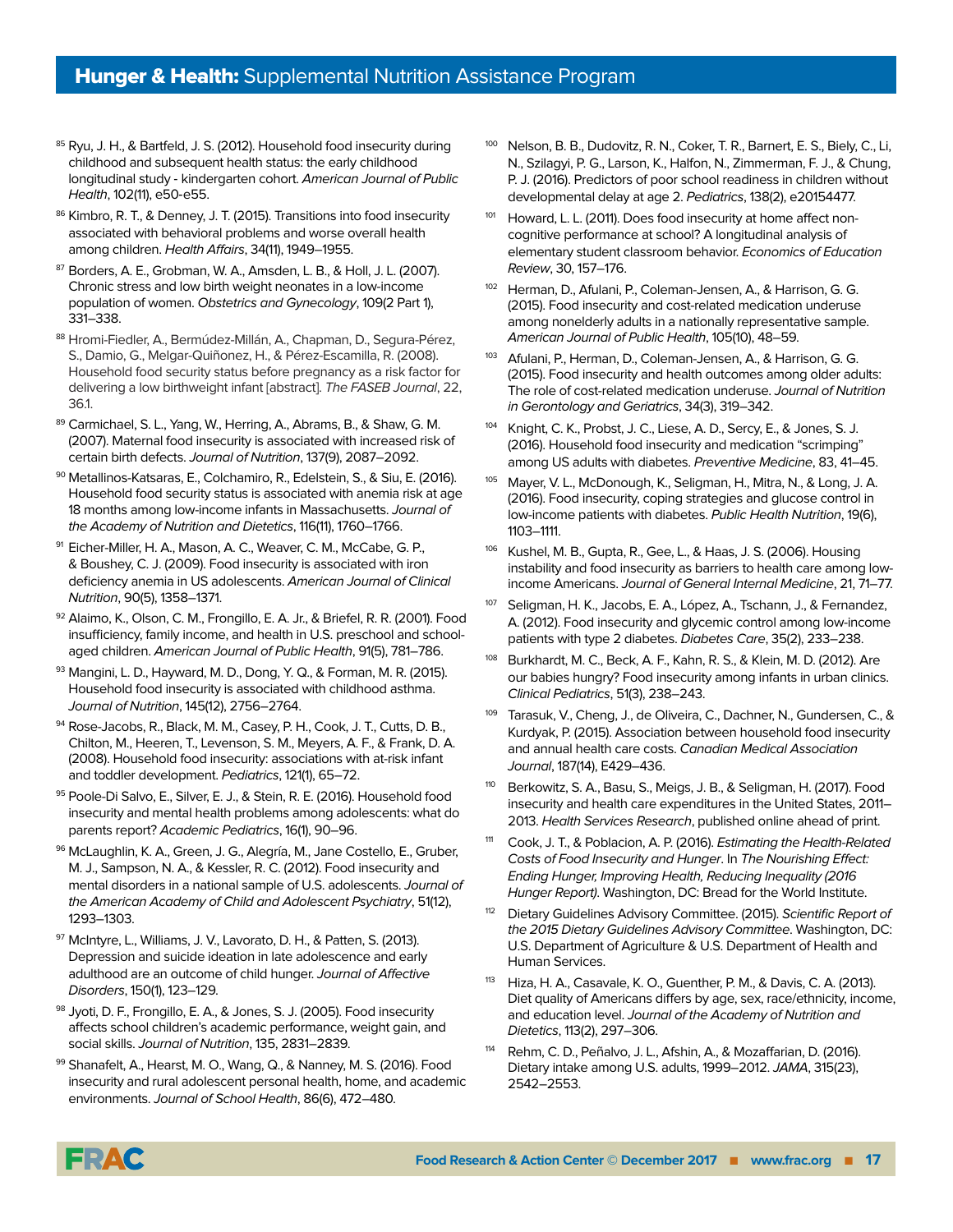- Dietary Guidelines Advisory Committee. (2010). Report of the Dietary Guidelines Advisory Committee on the Dietary Guidelines for Americans, 2010, to the Secretary of Agriculture and the Secretary of Health and Human Services. Washington, DC: U.S. Department of Agriculture, Agricultural Research Service.
- <sup>116</sup> Dietary Guidelines Advisory Committee. (2015). Scientific Report of the 2015 Dietary Guidelines Advisory Committee. Washington, DC: U.S. Department of Agriculture & U.S. Department of Health and Human Services.
- 117 Black, M. M., Quigg, A. M., Hurley, K. M., & Pepper, M. R. (2011). Iron deficiency and iron-deficiency anemia in the first two years of life: strategies to prevent loss of developmental potential. Nutrition Reviews, 69 (Supplement 1), S64–S70.
- 118 Dietary Guidelines Advisory Committee. (2010). Report of the Dietary Guidelines Advisory Committee on the Dietary Guidelines for Americans, 2010, to the Secretary of Agriculture and the Secretary of Health and Human Services. Washington, DC: U.S. Department of Agriculture, Agricultural Research Service.
- 119 Dietary Guidelines Advisory Committee. (2015). Scientific Report of the 2015 Dietary Guidelines Advisory Committee. Washington, DC: U.S. Department of Agriculture & U.S. Department of Health and Human Services.
- <sup>120</sup> Haider, B. A., Olofin, I., Wang, M., Spiegelman, D., Ezzati, M., & Fawzi, W. W.; Nutrition Impact Model Study Group (anaemia). (2013). Anaemia, prenatal iron use, and risk of adverse pregnancy outcomes: systematic review and meta-analysis. BMJ, 346, f3443.
- <sup>121</sup> Hartline-Grafton, H. (2015). Understanding the Connections: Food Insecurity and Obesity. Washington, DC: Food Research & Action Center.
- <sup>122</sup> Hartline-Grafton, H. (2015). Understanding the Connections: Food Insecurity and Obesity. Washington, DC: Food Research & Action Center.
- <sup>123</sup> Fox, L. (2017). The Supplemental Poverty Measure: 2016. Current Population Reports, P60–261(RV). U.S. Census Bureau.
- Tiehen, L., Jolliffe, D., & Smeeding, T. M. (2015). The Effect of SNAP on Poverty. In J. Bartfeld, C. Gundersen, T. M. Smeeding, & J. P. Ziliak (Eds.), SNAP Matters: How Food Stamps Affect Health and Well-Being (pp. 49–73). Stanford, CA: Stanford University Press.
- <sup>125</sup> Tiehen, L., Jolliffe, D., & Gundersen, C. (2012). Alleviating poverty in the United States: The critical role of SNAP benefits. Economic Research Report, 132. Washington, DC: U.S. Department of Agriculture, Economic Research Service.
- Hoynes, H., Schanzenbach, D. W., & Almond, D. (2016). Long-run impacts of childhood access to the safety net. American Economic Review, 106(4), 903–934.
- <sup>127</sup> Sandel, M., Cutts, D., Meyers, A., Ettinger de Cuba, S., Coleman, S., Black, M. M., Casey, P. H., Chilton, M., Cook, J. T., Shortell, A., Heeren, T., & Frank, D. (2014). Co-enrollment for child health: how receipt and loss of food and housing subsidies relate to housing security and statutes for streamlined, multi-subsidy application. Journal of Applied Research on Children: Informing Policy for Children at Risk, 5(2), Article 2.
- Beharie, N., Mercado, M., & McKay, M. (2017). A protective association between SNAP participation and educational outcomes among children of economically strained households. Journal of Hunger & Environmental Nutrition, 12(2), 181–192.
- Frongillo, E. A., Jyoti, D. F., & Jones, S. J. (2006). Food Stamp Program participation is associated with better academic learning among school children. Journal of Nutrition, 136(4), 1077–1080.
- <sup>130</sup> Gassman-Pines, A., & Bellows, L. E. (2015). The Timing of SNAP Benefit Receipt and Children's Academic Achievement. Presentation at the Association of Public Policy Analysis and Management Fall Conference on November 13, 2015, Miami, FL.
- Cotti, C., Gordanier, J., & Ozturk, O. (2017). When Does It Count? The Timing of Food Stamp Receipt and Educational Performance. Available at: [https://ssrn.com/abstract=2992390.](https://ssrn.com/abstract=2992390) Accessed on October 31, 2017.
- <sup>132</sup> Gennetian, L. A., Seshadri, R., Hess, N. D., Winn, A. N., & Goerge, R. M. (2016). Supplemental Nutrition Assistance Program (SNAP) benefit cycles and student disciplinary infractions. Social Service Review, 90(3), 403–433.
- 133 Nord, M., & Prell, M. (2011). Food security improved following the 2009 ARRA increase in SNAP benefits. Economic Research Report, 116. Washington, DC: U.S. Department of Agriculture, Economic Research Service.
- <sup>134</sup> Mabli, J., & Ohls, J. (2015). Supplemental Nutrition Assistance Program participation is associated with an increase in household food security in a national evaluation. Journal of Nutrition, 145(2), 344–351.
- <sup>135</sup> Ratcliffe, C., McKernan, S. M., & Zhang, S. (2011). How much does the Supplemental Nutrition Assistance Program reduce food insecurity? American Journal of Agricultural Economics, 93(4), 1082–1098.
- 136 Mabli, J., & Worthington, J. (2014). Supplemental Nutrition Assistance Program participation and child food security. Pediatrics, 133(4), 1–10.
- 137 Vericker, T., & Mills, G. (2012). Childhood Food Insecurity: The Mitigating Role of SNAP. Washington, DC: Urban Institute.
- <sup>138</sup> Li, Y., Mills, B., Davis, G. C., & Mykerezi, E. (2014). Child food insecurity and the Food Stamp Program: what a difference monthly data make. Social Service Review, 88(2), 322–348.
- Moffitt, R. A., & Ribar, D. C. (2016). Rasch analyses of very low food security among households and children in the Three City Study. Southern Economic Journal, 82(4), 1123–1146.
- <sup>140</sup> Kreider, B., Pepper, J. V., Gundersen, C., & Jolliffe, D. (2012). Identifying the effects of SNAP (Food Stamps) on child health outcomes when participation is endogenous and misreported. Journal of the American Statistical Association, 107(499), 958–975.
- <sup>141</sup> Nguyen, B. T., Shuval, K., Bertmann, F., & Yaroch, A. L. (2015). The Supplemental Nutrition Assistance Program, food insecurity, dietary quality, and obesity among US adults. American Journal of Public Health, 105(7), 1453–1459.
- Webb, A. L., Schiff, A., Currivan, D., & Villamor, E. (2008). Food Stamp Program participation but not food insecurity is associated with higher adult BMI in Massachusetts residents living in low income neighbourhoods. Public Health Nutrition, 11(12), 1248–1255.
- Karnik, A., Foster, B. A., Mayer, V., Pratomo, V., McKee, D., Maher, S., Campos, G., & Anderson, M. (2011). Food insecurity and obesity in New York City primary care clinics. Medical Care, 49(7), 658–661.

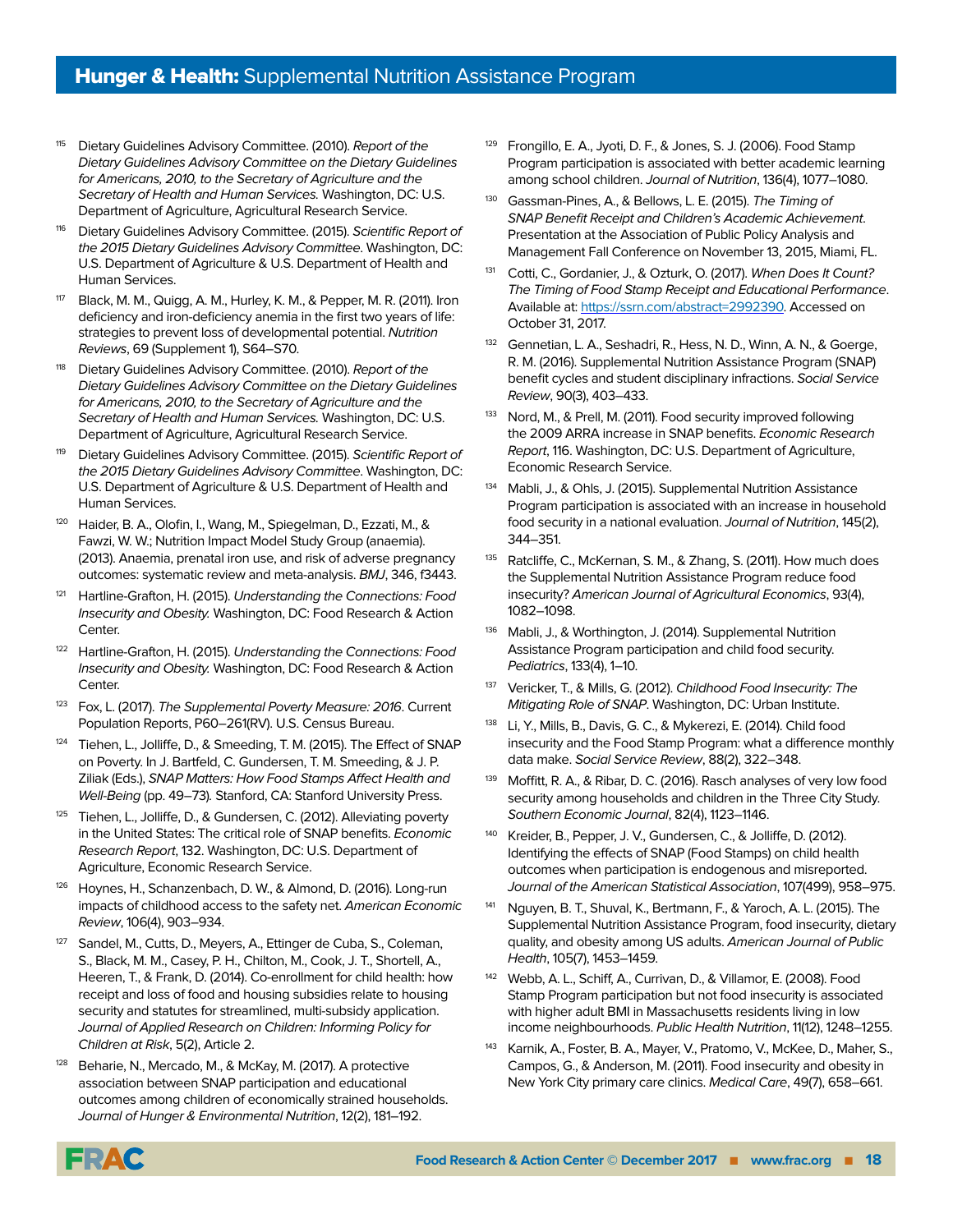- Jones, S. J., Jahns, L., Laraia, B. A., & Haughton, B. (2003). Lower risk of overweight in school-aged food insecure girls who participate in food assistance: results from the Panel Study of Income Dynamics Child Development Supplement. Archives of Pediatric and Adolescent Medicine, 157(8), 780–784.
- <sup>145</sup> Goldman, N., Ettinger de Cuba, S., Sheward, R., Cutts, D., & Coleman, S. (2014). Food Security Protects Minnesota Children's Health. Series — Hunger: A New Vital Sign. Boston, MA: Children's HealthWatch.
- 146 Schmeiser, M. D. (2012). The impact of long-term participation in the Supplemental Nutrition Assistance Program on child obesity. Health Economics, 21(4), 386–404
- <sup>147</sup> Kreider, B., Pepper, J. V., Gundersen, C., & Jolliffe, D. (2012). Identifying the effects of SNAP (Food Stamps) on child health outcomes when participation is endogenous and misreported. Journal of the American Statistical Association, 107(499), 958–975.
- Institute of Medicine. (2009). Local Government Actions to Prevent Childhood Obesity. Washington, DC: The National Academies Press.
- Institute of Medicine. (2011). Early Childhood Obesity Prevention Policies. Washington, DC: The National Academies Press.
- <sup>150</sup> Nguyen, B. T., Shuval, K., Bertmann, F., & Yaroch, A. L. (2015). The Supplemental Nutrition Assistance Program, food insecurity, dietary quality, and obesity among US adults. American Journal of Public Health, 105(7), 1453–1459.
- <sup>151</sup> Basiotis, P. P., Kramer-LeBlanc, C. S., & Kennedy, E. T. (1998). Maintaining nutrition security and diet quality: the role of the Food Stamp Program and WIC. Family Economics and Nutrition Review, 11(1 & 2), 4–16.
- <sup>152</sup> Rose, D., Habicht, J. P., & Devaney, B. (1998). Household participation in the Food Stamp and WIC programs increases the nutrient intakes of preschool children. Journal of Nutrition, 128(3), 548–555.
- 153 Lee, B. J., Mackery-Bilaver, L., & Chin, M. (2006). Effects of WIC and Food Stamp Program participation on child outcomes. Contractor and Cooperator Report, 27. Washington, DC: U.S. Department of Agriculture, Economic Research Service.
- <sup>154</sup> Molitor, F., Sugerman, S. B., & Sciortino, S. (2016). Fruit and vegetable, fat, and sugar-sweetened beverage intake among low-income mothers living in neighborhoods with Supplemental Nutrition Assistance Program-Education. Journal of Nutrition Education and Behavior, 48(10), 683–690.
- <sup>155</sup> Berkowitz, S. A., Seligman, H. K., Rigdon, J., Meigs, J. B., & Basu, S. (2017). Supplemental Nutrition Assistance Program (SNAP) participation and health care expenditures among low-income adults. JAMA Internal Medicine, published online ahead of print.
- Berkowitz, S. A., Seligman, H. K., & Basu, S. (2017). Impact of Food Insecurity and SNAP Participation on Healthcare Utilization and Expenditures. University of Kentucky Center for Poverty Research Discussion Paper Series. Lexington, KY: University of Kentucky Center for Poverty Research.
- <sup>157</sup> Berkowitz, S. A., Seligman, H. K., Rigdon, J., Meigs, J. B., & Basu, S. (2017). Supplemental Nutrition Assistance Program (SNAP) participation and health care expenditures among low-income adults. JAMA Internal Medicine, published online ahead of print.
- Seligman, H. K., Bolger, A. F., Guzman, D., López, A., & Bibbins-Domingo, K. (2014). Exhaustion of food budgets at month's end and hospital admissions for hypoglycemia. Health Affairs, 33(1), 116-123.
- <sup>159</sup> Samuel, L. J., Szanton, S. L., Cahill, R., Wolff, J. L., Ong, P., Zielinskie, G., & Betley, C. (2017). Does the Supplemental Nutrition Assistance Program affect hospital utilization among older adults? The case of Maryland. Population Health Management, published online ahead of print.
- 160 Szanton, S. L., Samuel, L. J., Cahill, R., Zielinskie, G., Wolff, J. L., Thorpe, R. J. Jr., & Betley, C. (2017). Food assistance is associated with decreased nursing home admissions for Maryland's dually eligible older adults. BMC Geriatrics, 17(1), 162.
- <sup>161</sup> Gregory, C. A., & Deb, P. (2015). Does SNAP improve your health? Food Policy, 50, 11–19.
- 162 Hoynes, H., Schanzenbach, D. W., & Almond, D. (2016). Long-run impacts of childhood access to the safety net. American Economic Review, 106(4), 903–934.
- 163 Miller, D. P., & Morrissey, T. (2017). Using Natural Experiments to Identify the Effects of SNAP on Child and Adult Health. University of Kentucky Center for Poverty Research Discussion Paper Series. Lexington, KY: University of Kentucky Center for Poverty Research.
- <sup>164</sup> Mayer, V. L., McDonough, K., Seligman, H., Mitra, N., & Long, J. A. (2016). Food insecurity, coping strategies and glucose control in low-income patients with diabetes. Public Health Nutrition, 19(6), 1103-1111.
- 165 Bradley, E. H., Canavan, M., Rogan, E., Talbert-Slagle, K., Ndumele, C., Taylor, L., & Curry, L. A. (2016). Variation in health outcomes: the role of spending on social services, public health, and health care, 2000–2009. Health Affairs, 35(5), 760–768.
- 166 Almond, D., Hoynes, H. W., & Schanzenbach, D. W. (2011). Inside the War on Poverty: the impact of food stamps on birth outcomes. Review of Economics and Statistics, 93(2), 387–403.
- <sup>167</sup> Ettinger de Cuba, S., Weiss, I., Pasquariello, J., Schiffmiller, A., Frank, D. A., Coleman, S., Breen, A., & Cook, J. (2012). The SNAP Vaccine: Boosting Children's Health. Boston, MA: Children's HealthWatch.
- 168 Kreider, B., Pepper, J. V., Gundersen, C., & Jolliffe, D. (2012). Identifying the effects of SNAP (Food Stamps) on child health outcomes when participation is endogenous and misreported. Journal of the American Statistical Association, 107(499), 958–975.
- <sup>169</sup> Lee, B. J., Mackery-Bilaver, L., & Chin, M. (2006). Effects of WIC and Food Stamp Program participation on child outcomes. Contractor and Cooperator Report, 27. Washington, DC: U.S. Department of Agriculture, Economic Research Service.
- <sup>170</sup> Sheward, R., Ettinger de Cuba, S., Cook, J., Pasquariello, J., & Coleman, S. (2014). RX for Healthy Child Development: Nutritious, Affordable Food Promotes Health and Economic Stability for Boston Families. Series – Hunger: A New Vital Sign. Boston, MA: Children's HealthWatch.
- 171 Cook, J. T., Frank, D. A., Levenson, S. M., Neault, N. B., Heeren, T. C., Black, M. M., Berkowitz, C., Casey, P. H., Meyers, A. F., Cutts, D. B., & Chilton, M. (2006). Child food insecurity increases risks posed by household food insecurity to young children's health. Journal of Nutrition, 136(4), 1073–1076.

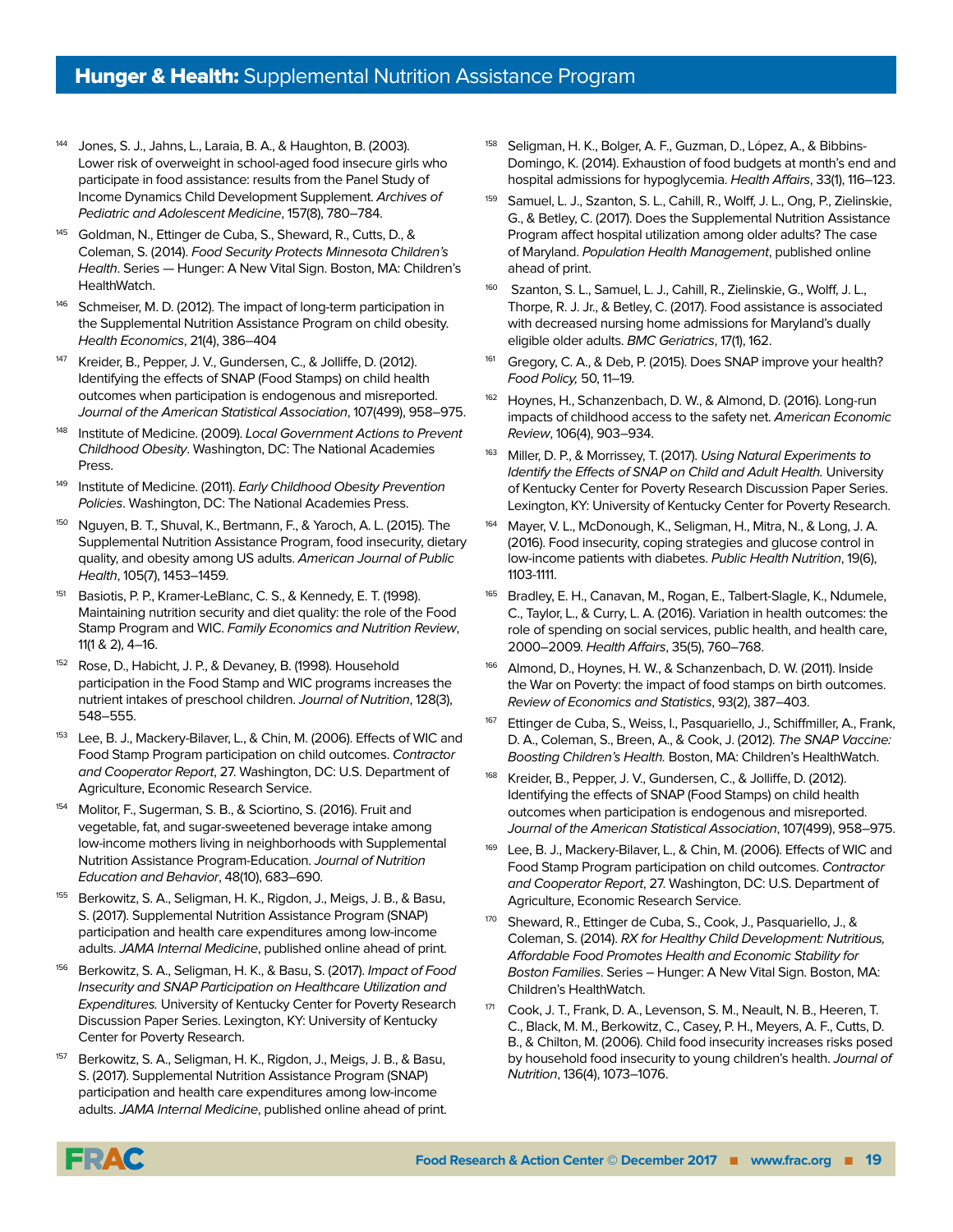- Miller, D. P., & Morrissey, T. (2017). Using Natural Experiments to Identify the Effects of SNAP on Child and Adult Health. University of Kentucky Center for Poverty Research Discussion Paper Series. Lexington, KY: University of Kentucky Center for Poverty Research.
- <sup>173</sup> Ettinger de Cuba, S., Harker, L., Weiss, I., Scully, K., Chilton, M., & Coleman, S. (2013). Punishing Hard Work: The Unintended Consequences of Cutting SNAP Benefits. Boston, MA: Children's HealthWatch.
- 174 Ettinger de Cuba, S., Harker, L., Weiss, I., Scully, K., Chilton, M., & Coleman, S. (2013). Punishing Hard Work: The Unintended Consequences of Cutting SNAP Benefits. Boston, MA: Children's HealthWatch.
- 175 Bovell, A., Ettinger de Cuba, S., Scully, K., Chilton, M., & Coleman, S. (2014). Making SNAP Work for Families Leaving Poverty. Series – Hunger: A New Vital Sign. Boston, MA: Children's HealthWatch.
- <sup>176</sup> Goldman, N., Ettinger de Cuba, S., Sheward, R., Cutts, D., & Coleman, S. (2014). Food Security Protects Minnesota Children's Health. Series – Hunger: A New Vital Sign. Boston, MA: Children's HealthWatch.
- <sup>177</sup> Sheward, R., Ettinger de Cuba, S., Cook, J., Pasquariello, J., & Coleman, S. (2014). RX for Healthy Child Development: Nutritious, Affordable Food Promotes Health and Economic Stability for Boston Families. Series — Hunger: A New Vital Sign. Boston, MA: Children's HealthWatch.
- 178 Munger, A. L., Hofferth, S. L., & Grutzmacher, S. K. (2016). The role of the Supplemental Nutrition Assistance Program in the relationship between food insecurity and probability of maternal depression. Journal of Hunger and Environmental Nutrition, 11(2), 147–161.
- 179 Oddo, V. M., & Mabli, J. (2015). Association of participation in the Supplemental Nutrition Assistance Program and psychological distress. American Journal of Public Health, 105(6), e30–e35.
- <sup>180</sup> Leung, C. W., Epel, E. S., Willett, W. C., Rimm, E. B., & Laraia, B. A. (2015). Household food insecurity is positively associated with depression among low-income Supplemental Nutrition Assistance Program participants and income-eligible nonparticipants. Journal of Nutrition, 145(3), 622–627.
- Kim, K., & Frongillo, E. A. (2007). Participation in food assistance programs modifies the relation of food insecurity with weight and depression in elders. Journal of Nutrition, 137, 1005–1010.
- Ettinger de Cuba, S., Harker, L., Weiss, I., Scully, K., Chilton, M., & Coleman, S. (2013). Punishing Hard Work: The Unintended Consequences of Cutting SNAP Benefits. Boston, MA: Children's HealthWatch.
- Ettinger de Cuba, S., Harker, L., Weiss, I., Scully, K., Chilton, M., & Coleman, S. (2013). Punishing Hard Work: The Unintended Consequences of Cutting SNAP Benefits. Boston, MA: Children's HealthWatch.
- 184 Bovell, A., Ettinger de Cuba, S., Scully, K., Chilton, M., & Coleman, S. (2014). Making SNAP Work for Families Leaving Poverty. Series – Hunger: A New Vital Sign. Boston, MA: Children's HealthWatch.
- Munger, A. L., Hofferth, S. L., & Grutzmacher, S. K. (2016). The role of the Supplemental Nutrition Assistance Program in the relationship between food insecurity and probability of maternal depression. Journal of Hunger and Environmental Nutrition, 11(2), 147–161.
- Edin, K., Boyd, M., Mabli, J., Ohls, J., Worthington, J., Greene, S., Redel, N., & Sridharan, S. (2013). SNAP Food Security In-Depth Interview Study. Alexandria, VA: U.S. Department of Agriculture, Food and Nutrition Service, Office of Research and Analysis.
- <sup>187</sup> Seefeldt, K. S., & Castelli, T. (2009). Low-income women's experiences with food programs, food spending, and foodrelated hardships: evidence from qualitative data. Contractor and Cooperator Report, 57. Washington, DC: U.S. Department of Agriculture, Economic Research Service.
- 188 Wiig, K., & Smith, C. (2009). The art of grocery shopping on a food stamp budget: factors influencing the food choices of low-income women as they try to make ends meet. Public Health Nutrition, 12(10), 1726–1734.
- 189 Institute of Medicine and National Research Council Committee on Examination of the Adequacy of Food Resources and SNAP Allotments. (2013). Supplemental Nutrition Assistance Program: Examining the Evidence to Define Benefit Adequacy. Washington, DC: National Academies Press.
- <sup>190</sup> Hartline-Grafton, H., & Weill, J. (2012). Replacing the Thrifty Food Plan in Order to Provide Adequate Allotments for SNAP Beneficiaries. Washington, DC: Food Research & Action Center.
- 191 Nord, M., & Prell, M. (2011). Food security improved following the 2009 ARRA increase in SNAP benefits. Economic Research Report, 116. Washington, DC: U.S. Department of Agriculture, Economic Research Service.
- <sup>192</sup> Castner, L., & Henke, J. (2011). Benefit Redemption Patterns in the Supplemental Nutrition Assistance Program. Alexandria, VA: U.S. Department of Agriculture, Food and Nutrition Service, Office of Research and Analysis.
- 193 Tuttle, C. (2016). The Stimulus Act of 2009 and its effect on food-athome spending by SNAP participants. Economic Research Report, 213. Washington, DC: U.S. Department of Agriculture, Economic Research Service.
- 194 Kim, J. (2016). Do SNAP participants expand non-food spending when they receive more SNAP Benefits?—Evidence from the 2009 SNAP benefits increase. Food Policy, 65, 9–20.
- 195 Nord, M. (2013). Effects of the decline in the real value of SNAP benefits from 2009 to 2011. Economic Research Report, 151. Washington, DC: U.S. Department of Agriculture, Economic Research Service.
- <sup>196</sup> Cook, J. T., Poblacion, A., Bovell, A., Sheward, R., Ettinger de Cuba, S., Pasquariello, J., & Cutts, D. (2016). Treatment Plan for Hunger: SNAP, WIC, and the Community Eligibility Provision. Boston, MA: Children's HealthWatch.
- 197 Ettinger de Cuba, S., Bovell, A., Coleman, S., & Frank, D. A. (2015). Diluting the Dose: Cuts to SNAP Benefits Increased Food Insecurity Following the Great Recession. Boston, MA: Children's HealthWatch.
- 198 Ettinger de Cuba, S., Harker, L., Weiss, I., Scully, K., Chilton, M., & Coleman, S. (2013). Punishing Hard Work: The Unintended Consequences of Cutting SNAP Benefits. Boston, MA: Children's HealthWatch.
- 199 Bovell, A., Ettinger de Cuba, S., Scully, K., Chilton, M., & Coleman, S. (2014). Making SNAP Work for Families Leaving Poverty. Series – Hunger: A New Vital Sign. Boston, MA: Children's HealthWatch.

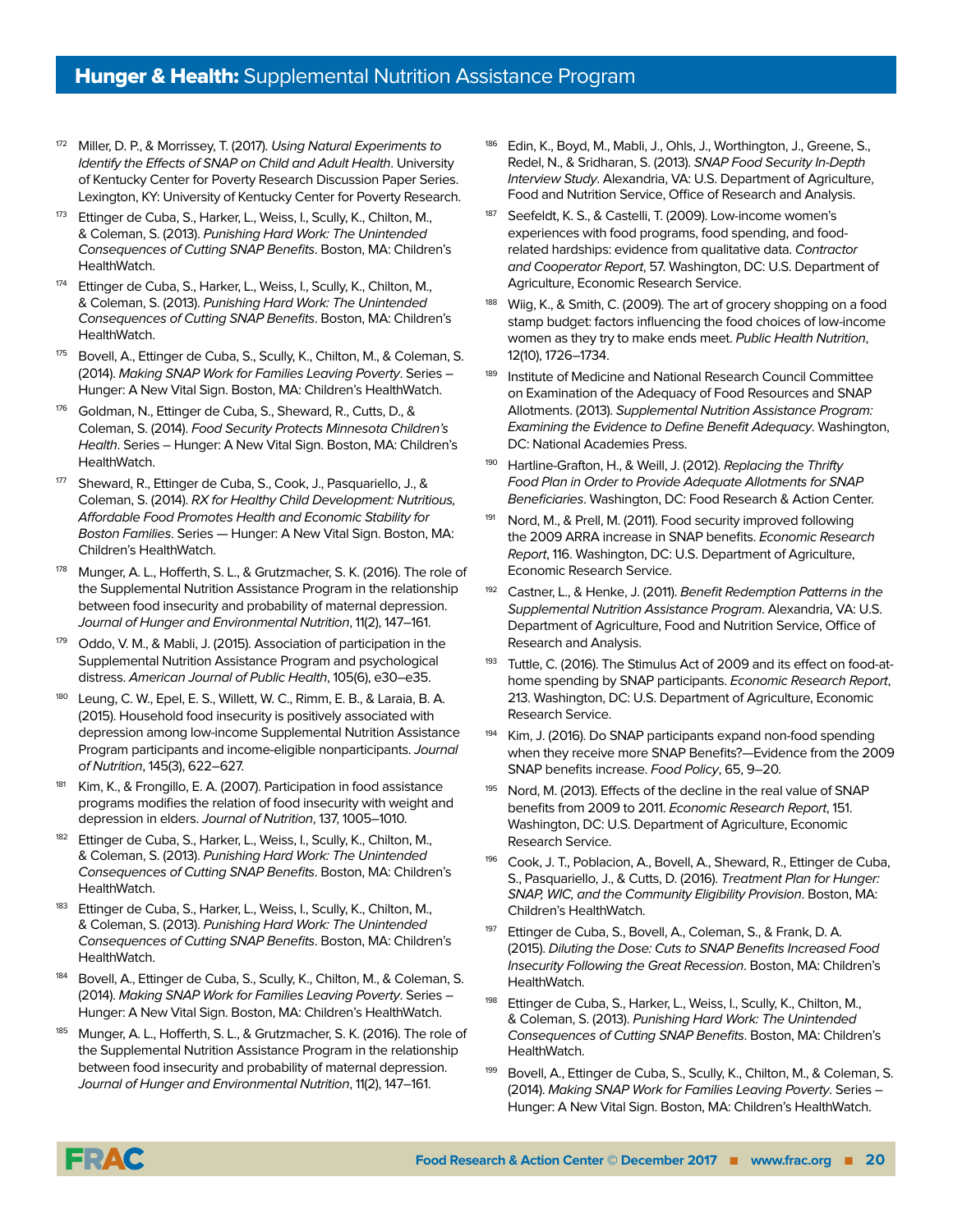- Collins, A., Briefel, R., Klerman, J. A., Bell, S., Bellotti, J., Logan, C. W., Gordon, A., Wolf, A., Rowe, G., McLaughlin, S. M., Enver, A., Fernandes, M., Wolfson, C., Komarovksy, M., Cabili, C., & Owens, C. (2012). Summer Electronic Benefits Transfer for Children: Evaluation Findings for the Proof-of-Concept Year. Prepared by Abt Associates, Mathematica Policy Research, and Maximus under Contract No. AG-3198-C-11–002. Alexandria, VA: U.S. Department of Agriculture, Food and Nutrition Service.
- Almada, L. N., & Tchernis, R. (2016). Measuring Effects of SNAP on Obesity at the Intensive Margin. NBER Working Paper No. 22681.
- <sup>202</sup> Jilcott, S. B., Liu, H., Dubose, K. D., Chen, S., & Kranz, S. (2011). Food Stamp participation is associated with fewer meals away from home, yet higher body mass index and waist circumference in a nationally representative sample. Journal of Nutrition Education and Behavior, 43(2), 110–115.
- <sup>203</sup> Jilcott, S. B., Wall-Bassett, E. D., Burke, S. C., & Moore, J. B. (2011). Associations between food insecurity, Supplemental Nutrition Assistance Program (SNAP) benefits, and body mass index among adult females. Journal of the American Dietetic Association, 111(11), 1741–1745.
- <sup>204</sup> Todd, J. E. (2015). Revisiting the Supplemental Nutrition Assistance Program cycle of food intake: investigating heterogeneity, diet quality, and a large boost in benefit amounts. Applied Economic Perspectives and Policy, 37(3), 437–458.
- <sup>205</sup> Anderson, P. M., & Butcher, K. F. (2016). The Relationships Among SNAP Benefits, Grocery Spending, Diet Quality, and the Adequacy of Low-Income Families' Resources. Washington, DC: Center on Budget and Policy Priorities.
- <sup>206</sup> Bartlett, S., Klerman, J., Olsho, L., Logan, C., Clocklin, M., Beauregard, M., Enver, A., Wilde, P., Owens, C., & Melhem, M. (2014). Evaluation of the Healthy Incentives Pilot (HIP): Final Report. Prepared by Abt Associates under Contract No. AG-3198-D-10–0044. Alexandria, VA: U.S. Department of Agriculture, Food and Nutrition Service, Office of Policy Support.
- <sup>207</sup> Basiotis, P. P., Kramer-LeBlanc, C. S., & Kennedy, E. T. (1998). Maintaining nutrition security and diet quality: the role of the Food Stamp Program and WIC. Family Economics and Nutrition Review, 11(1 & 2), 4–16.
- <sup>208</sup> Mabli, J., Castner, L., Ohls, J., Fox, M. K., Crepinsek, M. K., & Condon, E. (2010). Food Expenditures and Diet Quality Among Low-Income Households and Individuals. Report to the U.S. Department of Agriculture, Food and Nutrition Service. Washington, DC: Mathematica Policy Research, Inc.
- <sup>209</sup> Sonik, R. A. (2016). Massachusetts inpatient Medicaid cost response to increased Supplemental Nutrition Assistance Program benefits. American Journal of Public Health, 106(3), 443–448.
- <sup>210</sup> Basu, S., Berkowitz, S. A., & Seligman, H. (2017). The monthly cycle of hypoglycemia: an observational claims-based study of emergency room visits, hospital admissions, and costs in a commercially insured population. Medical Care, 55(7), 639–645.
- March, E. L., Ettinger de Cuba, S., Bailey, K., Cook, J., Coleman, S., Schiffmiller, A., & Frank, D. A. (2011). Boost to SNAP Benefits Protected Young Children's Health. Boston, MA: Children's **HealthWatch**
- <sup>212</sup> Samuel, L. J., Szanton, S. L., Cahill, R., Wolff, J. L., Ong, P., Zielinskie, G., & Betley, C. (2017). Does the Supplemental Nutrition Assistance Program affect hospital utilization among older adults? The case of Maryland. Population Health Management, published online ahead of print.
- <sup>213</sup> Szanton, S. L., Samuel, L. J., Cahill, R., Zielinskie, G., Wolff, J. L., Thorpe, R. J. Jr., & Betley, C. (2017). Food assistance is associated with decreased nursing home admissions for Maryland's dually eligible older adults. BMC Geriatrics, 17(1), 162.
- <sup>214</sup> Heflin, C., Hodges, L., & Mueser, P. (2017). Supplemental Nutrition Assistance Program benefits and emergency room visits for hypoglycaemia. Public Health Nutrition, 20(7), 1314–1321.
- <sup>215</sup> Choi, S. E., Seligman, H., & Basu, S. (2017). Cost effectiveness of subsidizing fruit and vegetable purchases through the Supplemental Nutrition Assistance Program. American Journal of Preventive Medicine, 52(5), e147–e155.
- <sup>216</sup> Pearson-Stuttard, J., Bandosz, P., Rehm, C. D., Penalvo, J., Whitsel, L., Gaziano, T., Conrad, Z., Wilde, P., Micha, R., Lloyd-Williams, F., Capewell, S., Mozaffarian, D., & O'Flaherty, M. (2017). Reducing US cardiovascular disease burden and disparities through national and targeted dietary policies: a modelling study. PLoS One, 14(6), e1002311.
- <sup>217</sup> Hoynes, H., Bronchetti, E., & Christensen, G. (2017). The Real Value of SNAP Benefits and Health Outcomes. University of Kentucky Center for Poverty Research Discussion Paper Series. Lexington, KY: University of Kentucky Center for Poverty Research.

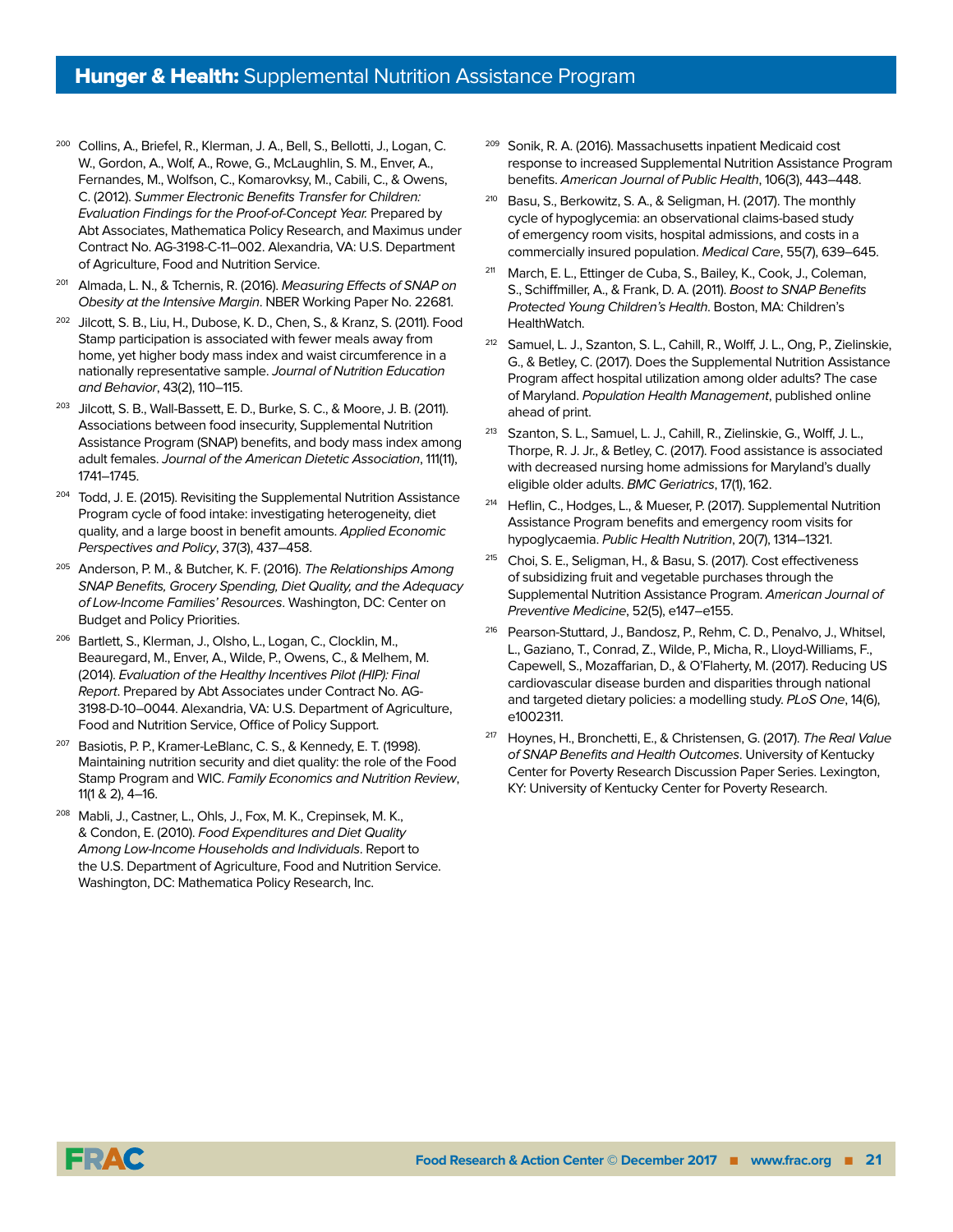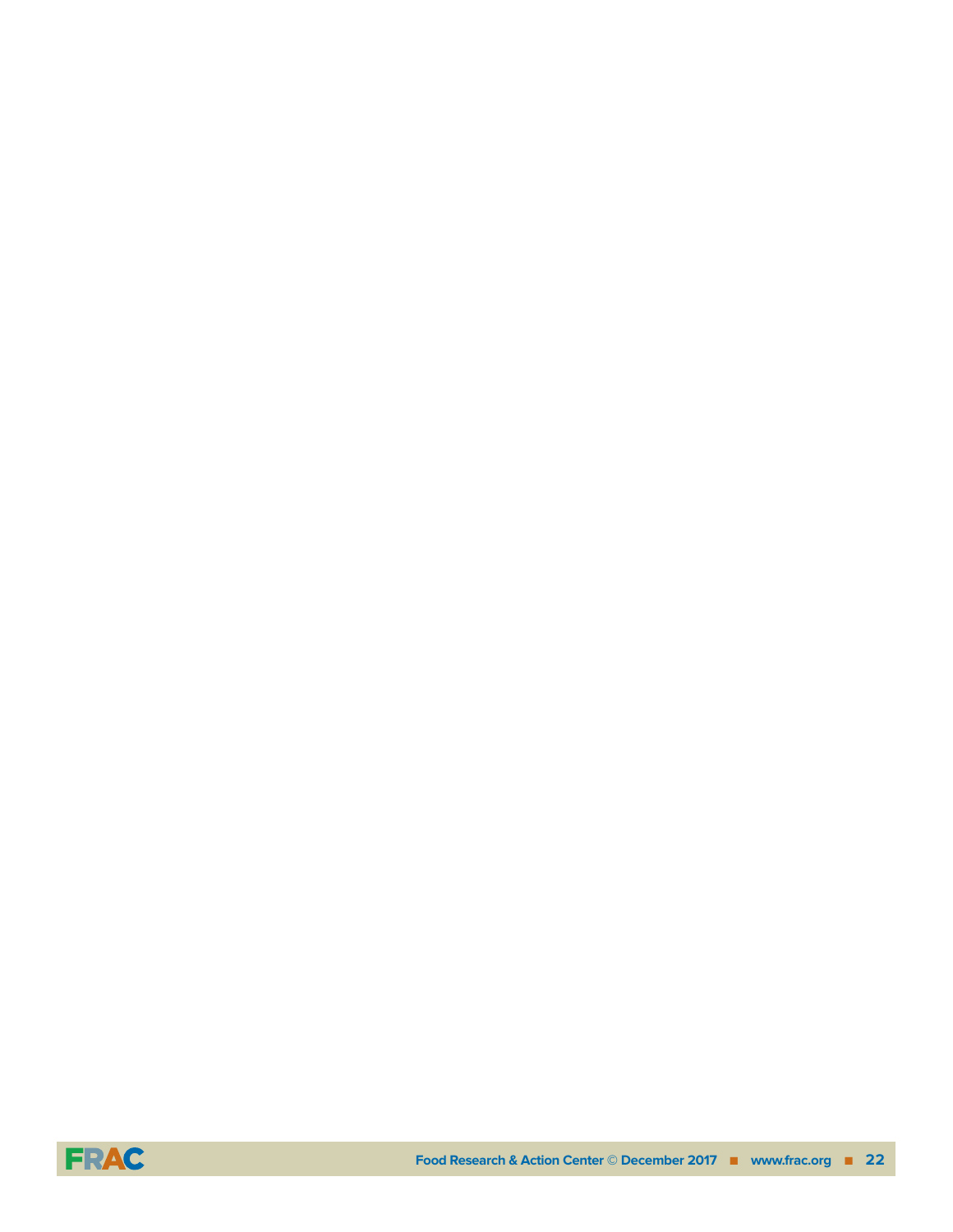